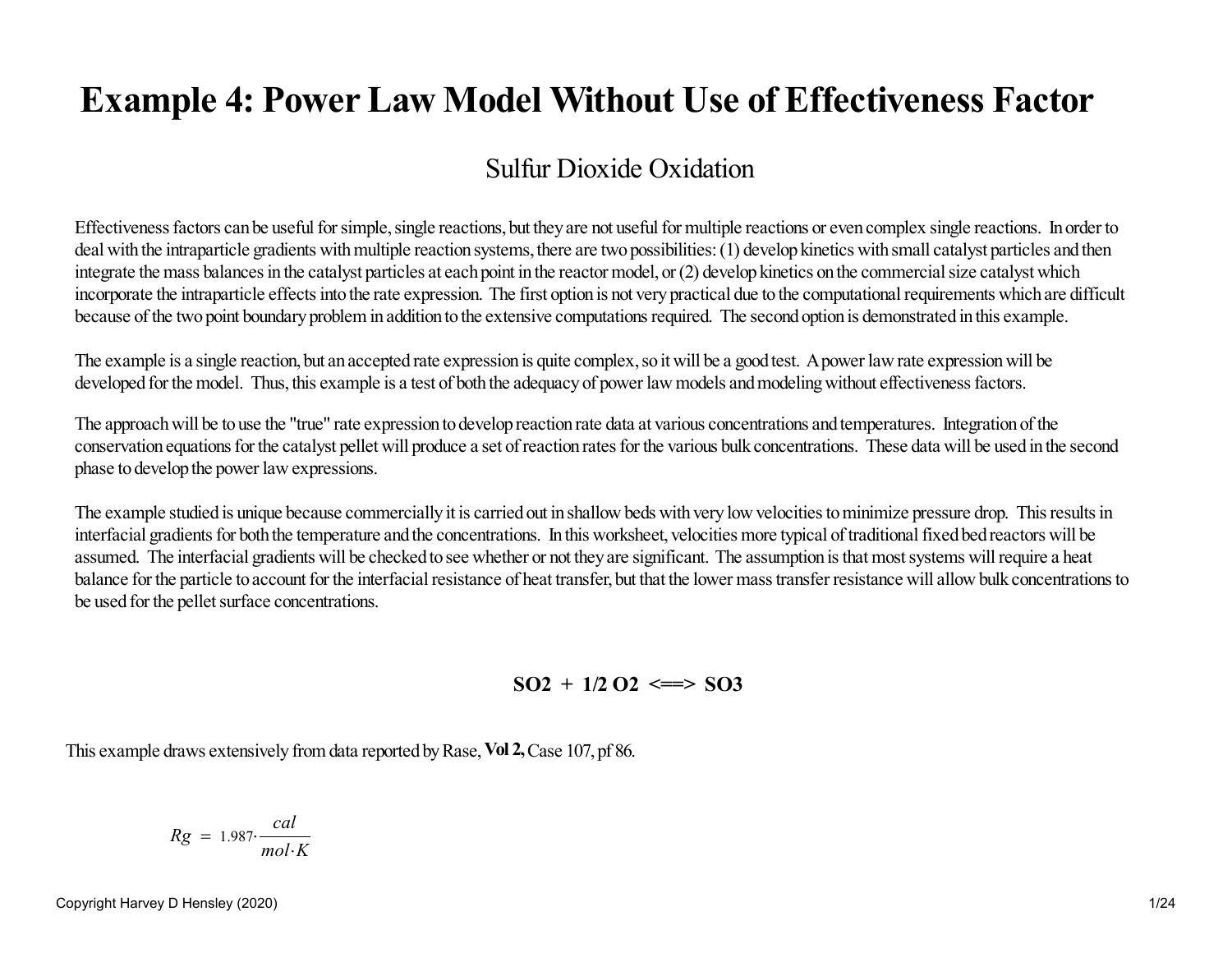### **Bulk Conditions used for dimensionless variables**

 $T_{0}$  = 900 °F *Ptot* = 1*atm* 

## **Catalyst properties**

 $\rho_p = 1.1729 \cdot \frac{gm}{cm^3}$  $=$  1.1/29.

cylinders  
\n
$$
d_{ap} = .22 \cdot in \t l_p = .40 \cdot in \t V_p = \pi \cdot d_{ap}^2 \cdot l_p = 9.97 \times 10^{-4} L \t volume of particle
$$
\neffective diameter  
\n
$$
d_p = 6 \cdot \frac{\frac{\pi}{4} \cdot d_{ap}^2 \cdot l_p}{\pi \cdot d_{ap}^2 \cdot l_p + 2 \cdot \frac{\pi}{4} \cdot d_{ap}^2} = 0.26 \cdot in
$$
\neffective radius  
\n
$$
Rp = \frac{d_p}{2}
$$
\neffective radius  
\ndiffusivity  
\n
$$
D_{eff} = 0.0286 \cdot \frac{cm^2}{s}
$$
\n
$$
h_p = 0.015 \cdot \frac{cal}{cm^2 \cdot s \cdot K}
$$
\nassumed

thermal conductivity of catalyst solid

$$
k_S = 10^{-4} \cdot \frac{cal}{s \cdot cm \cdot K}
$$
 assumed based on typical range cited by Carberry (1976) pg 493

## **Thermophysical Data**

Use Reid et al and compare with those used in the Rase example.

*NC* <sup>=</sup> <sup>5</sup>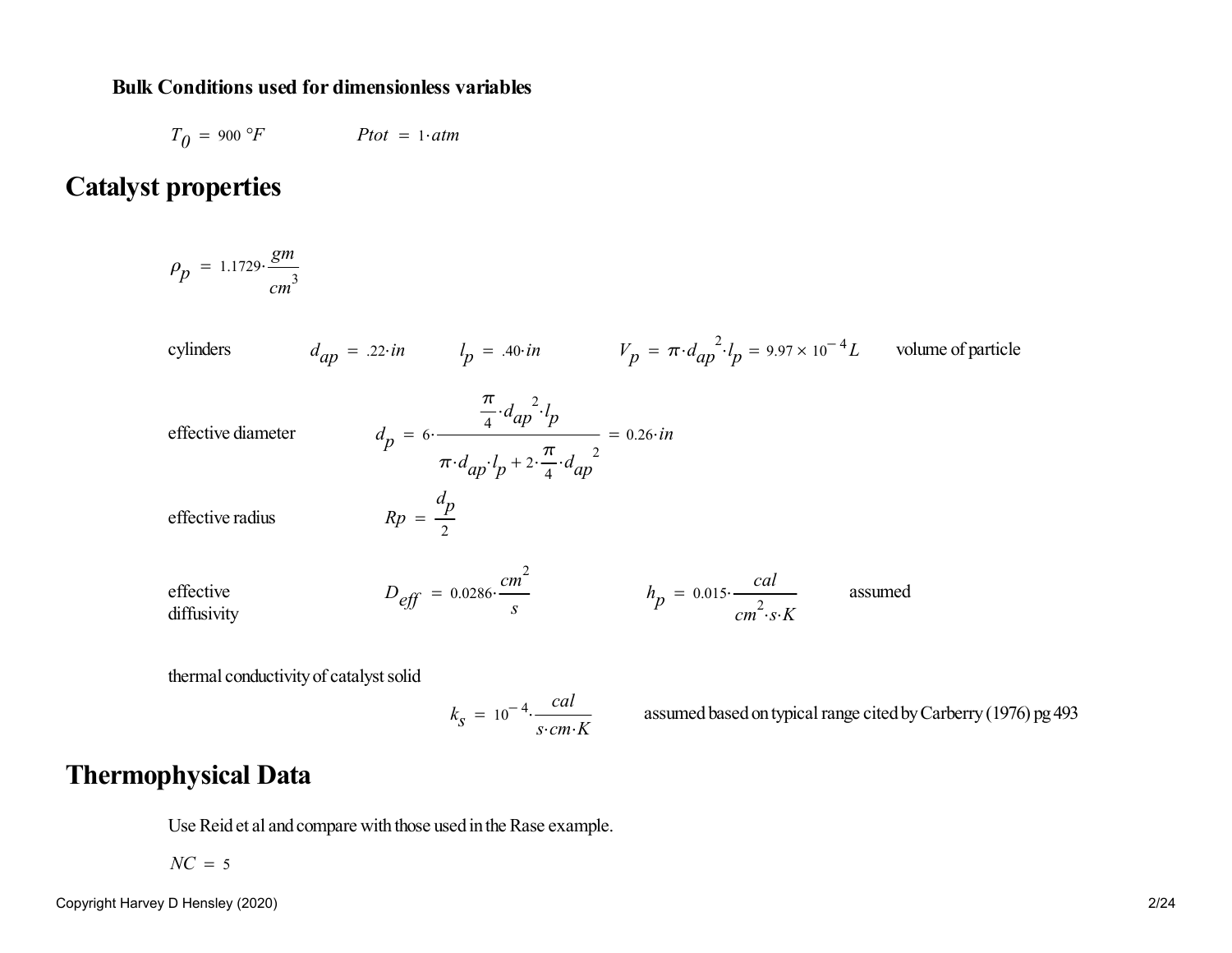SO2SO3O2N2CO2*Mw*6480322844*gmmol* <sup>=</sup> *<sup>∆</sup>Hf* -70.95 -94.47 <sup>00</sup> -94.05 *kcal mol* <sup>=</sup>

**Heat capacity**

$$
cp = \begin{pmatrix} 5.697 & 1.6 \cdot 10^{-2} & -1.185 \cdot 10^{-5} & 3.172 \cdot 10^{-9} \\ 7.5 & 1.98 \cdot 10^{-2} & 1.91 \cdot 10^{-5} & 5.18 \cdot 10^{-9} \\ 6.713 & -.879 \cdot 10^{-6} & 4.17 \cdot 10^{-6} & -2.544 \cdot 10^{-9} \\ 7.44 & -.324 \cdot 10^{-2} & 6.4 \cdot 10^{-6} & -2.79 \cdot 10^{-9} \\ 4.728 & 1.754 \cdot 10^{-2} & -1.338 \cdot 10^{-5} & 4.097 \cdot 10^{-9} \end{pmatrix} \cdot \frac{cal}{mol \cdot K}
$$
  
The values for SO3 were estimated based on the Reid SO2 val and the ratio of the SO2 and SO3 enthalpy coefficients in Ras

The values for SO3 were estimated based on the Reid SO2 values

$$
CpTf(T) = \left[1 \frac{T}{K} \left(\frac{T}{K}\right)^2 \left(\frac{T}{K}\right)^3\right]^T
$$
 heat capacity temperature functions  

$$
\nu = \left(-1 \quad 1 \quad \frac{-1}{2} \quad 0 \quad 0\right)
$$
stoichiometric matrix

$$
\nu \cdot Mw = 0 \frac{kg}{mol}
$$
 check Mw

## **Heats of reaction**

 $\Delta H$ <sub>0</sub> =  $\nu$ *⋅* $\Delta H$ *f* 

*standard state, at 298 K* 

$$
\Delta H_O = -9.85 \times 10^4 \cdot \frac{J}{mol}
$$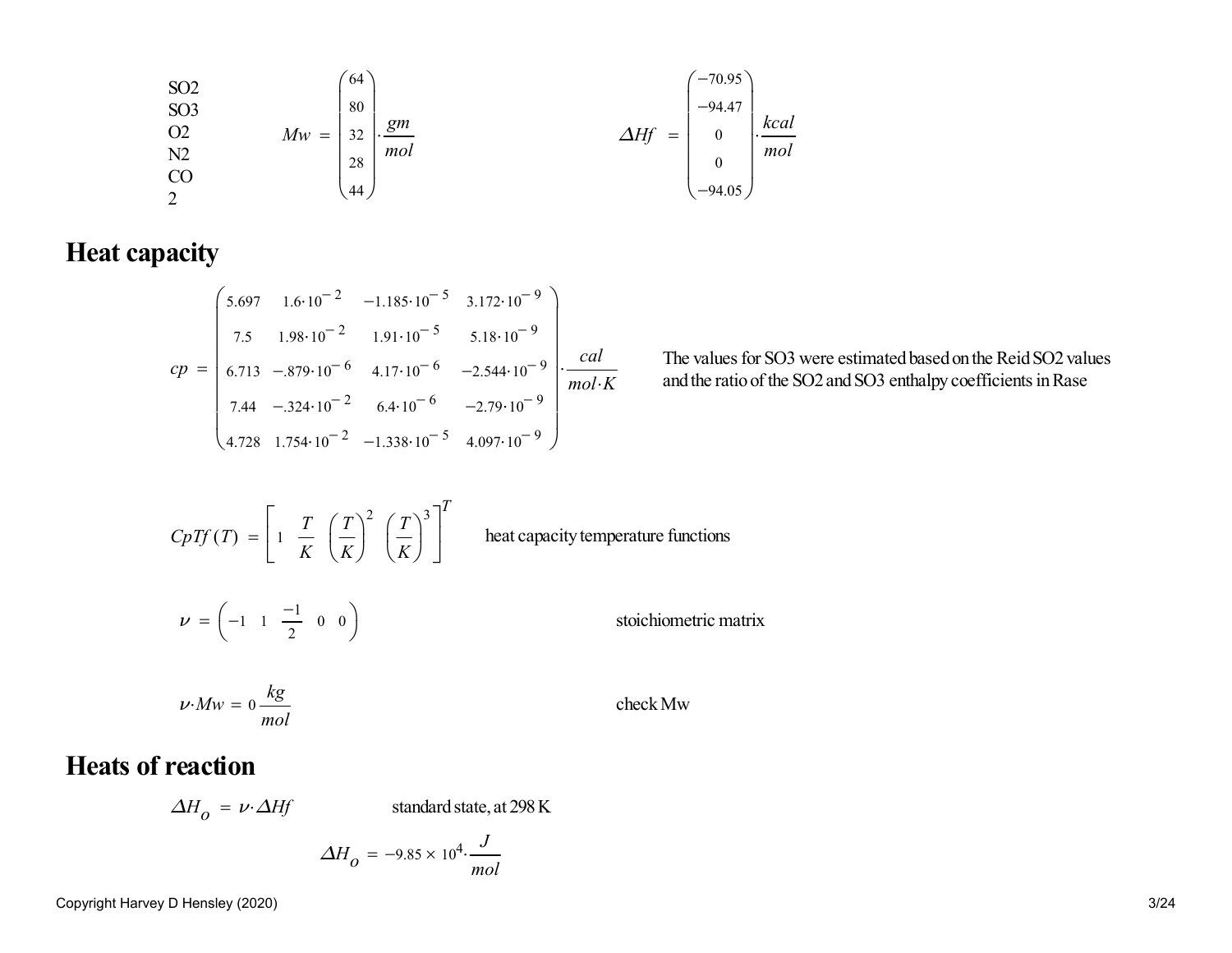$$
\Delta C p = \nu \cdot cp
$$

$$
DHT(T) = \left(T \frac{T^2}{2 \cdot K} \frac{T^3}{3 \cdot K^2} \frac{T^4}{4 \cdot K^3}\right)^T
$$
 integrate the heat capacity function to obtain the enthalpy functions

$$
\Delta H(T) = \Delta H_0 + \Delta C p \cdot (DHT(T) - DHT(298 \cdot K))
$$

$$
\Delta H\left(T_0\right) = -8.02 \times 10^4 \cdot \frac{J}{mol}
$$

Compare to Rase expression

$$
\Delta H_{SO2}(T) = -\left[4.19 \cdot 10^4 - 64.395 \cdot \frac{T}{R} + 7.522 \cdot 10^{-2} \cdot \left(\frac{T}{R}\right)^2 - 2.942 \cdot 10^{-5} \cdot \left(\frac{T}{R}\right)^3\right] \cdot \frac{cal}{mol}
$$

<sup>+</sup> *<sup>∆</sup>Cp DHT <sup>T</sup>* ( ) ( ) - *DHT*( ) <sup>298</sup>*<sup>K</sup>* heat of reaction at T

$$
\Delta H_{SO2}(T_0) = -8.14 \times 10^4 \cdot \frac{J}{mol}
$$

Rankine temperatures and cal/mol were required for Rase expression in order to obtain comparable results.

## **Feed conditions**

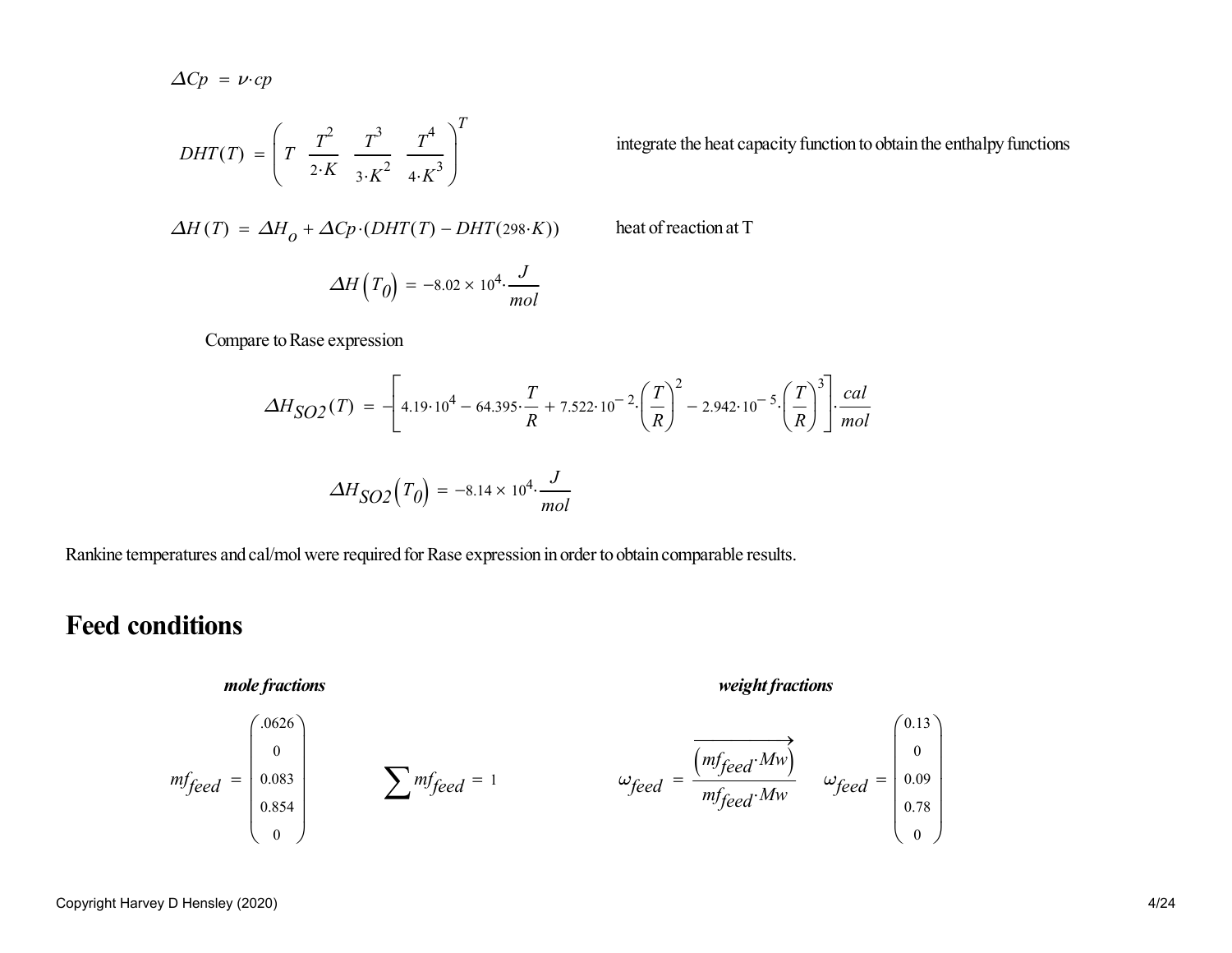$$
Mw_{feed} = m f_{feed} \cdot Mw = 0.03 \frac{kg}{mol}
$$
  
\n
$$
\rho = \frac{Ptot}{Rg \cdot T_0} \cdot Mw_{feed} = 0.49 \frac{kg}{m^3}
$$
  
\n
$$
T_{feed} = 867 \text{ }^\circ F
$$
  
\n
$$
T_{feed} = 867 \text{ }^\circ F
$$
  
\n
$$
T_{feed} = 0.98
$$
  
\n
$$
T_{f}
$$
  
\n
$$
T_{f}
$$
  
\n
$$
T_{f}
$$
  
\n
$$
T_{f}
$$
  
\n
$$
T_{f}
$$
  
\n
$$
T_{f}
$$
  
\n
$$
T_{f}
$$
  
\n
$$
T_{f}
$$
  
\n
$$
T_{f}
$$
  
\n
$$
T_{f}
$$
  
\n
$$
T_{f}
$$
  
\n
$$
T_{f}
$$
  
\n
$$
T_{f}
$$
  
\n
$$
T_{f}
$$
  
\n
$$
T_{f}
$$
  
\n
$$
T_{f}
$$
  
\n
$$
T_{f}
$$
  
\n
$$
T_{f}
$$
  
\n
$$
T_{f}
$$
  
\n
$$
T_{f}
$$
  
\n
$$
T_{f}
$$
  
\n
$$
T_{f}
$$
  
\n
$$
T_{f}
$$
  
\n
$$
T_{f}
$$
  
\n
$$
T_{f}
$$
  
\n
$$
T_{f}
$$
  
\n
$$
T_{f}
$$
  
\n
$$
T_{f}
$$
  
\n
$$
T_{f}
$$
  
\n
$$
T_{f}
$$
  
\n
$$
T_{f}
$$
  
\n
$$
T_{f}
$$
  
\n
$$
T_{f}
$$
  
\n
$$
T_{f}
$$
  
\n
$$
T_{f}
$$
  
\n
$$
T_{f}
$$
  
\n
$$
T_{f}
$$
  
\n
$$
T_{f}
$$
  
\n
$$
T_{f}
$$
  
\n
$$
T_{f}
$$
  
\

dimensionless feed temperature

## **Reaction data**

#### **"True" Kinetic Parameters**

 $E = 47$  $= 47 \cdot \frac{kcal}{mol}$  Rase **Vol 2** pg 89

the following are from Rase **Vol 2** pg 93

$$
A = exp\left(7.109 \cdot 10^{-4} \cdot \frac{E}{\frac{cal}{mol}} - 1.365\right) = 8.28 \times 10^{13}
$$

$$
k_{pm}(T) = A \cdot exp\left(-\frac{E}{Rg \cdot T}\right) \cdot \frac{mol}{gm \cdot hr \cdot atm}
$$

$$
K_M(T) = 2.3 \cdot 10^{-8} \cdot exp\left(\frac{27200 \cdot \frac{cal}{mol}}{Rg \cdot max(T, 200 \cdot K)}\right)
$$
 adsorption coefficient

$$
K_p(T) = 10 \left( \frac{5.1449 \cdot 10^3}{K} - 4.888 \right)_{\text{atm}} - \frac{1}{2}
$$

note change from Rase, but this is probably the form intended because that form results in numbers exceeding  $10^{\circ}307$ 

pressure based equilibrium coefficient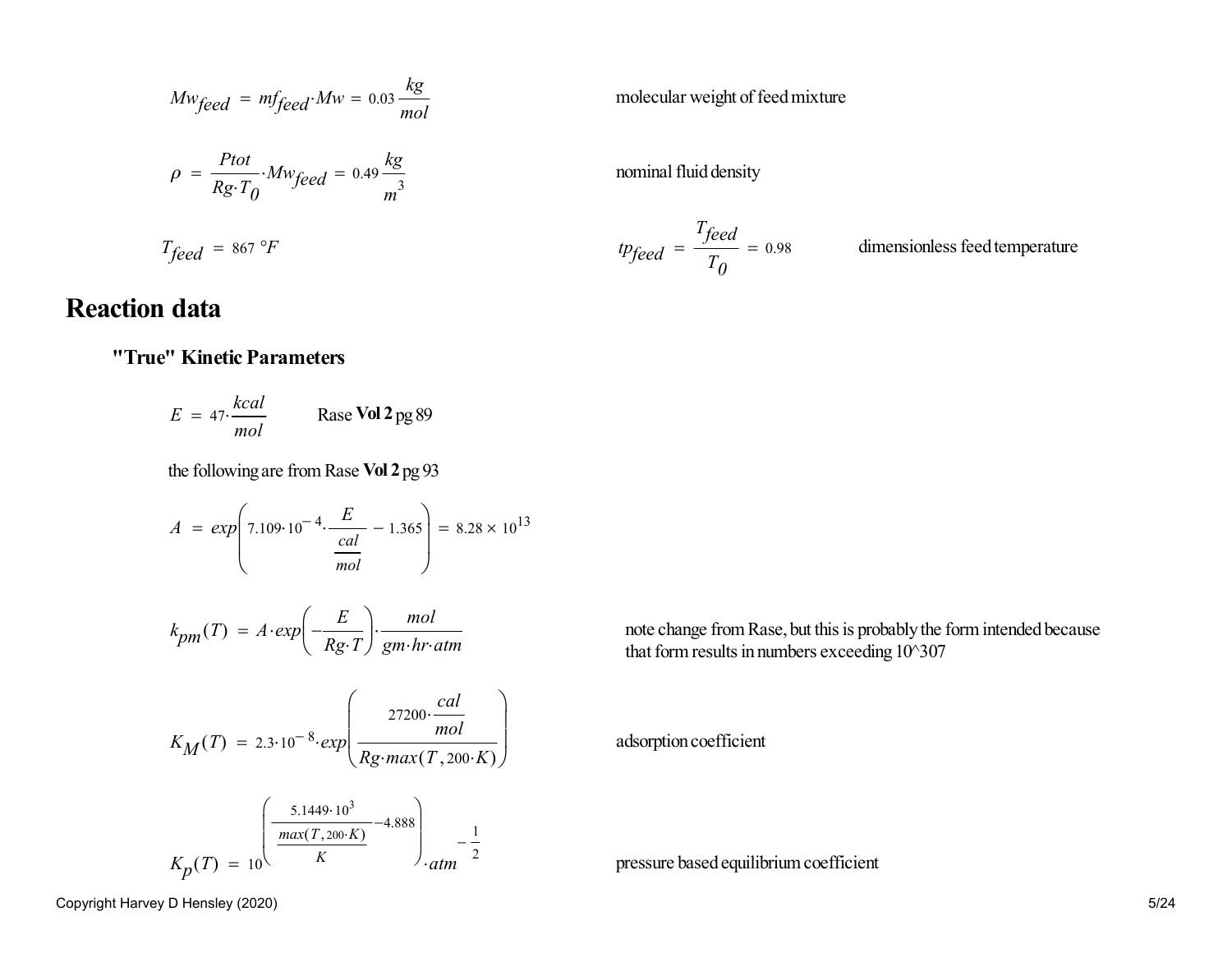### **Rate Expression**

*act* <sup>=</sup>Higher activities causes the computations of the simulated experiments to fail. Possible reasons are (1) an inadequate initial guess for the concentration radial profiles in some of the cases and (2) possible complete reaction before reaching the particle center resulting in a flat concentration profile near the center. This failure does not detract from the method becausein a real experiment, the calculation of the profiles in the pellet are not needed.

$$
rxn(\omega,tp,P,act) = \frac{act \cdot \rho_p \cdot k_{pm}(tp \cdot T_0) \cdot K_M(p \cdot T_0)}{\left[\frac{\frac{\omega_1}{\omega_1}}{\sum (\frac{\omega_1}{\omega_2})}\cdot P\right]^{2} + \left[K_M(p \cdot T_0)\cdot \left[\frac{\frac{\omega_0}{\omega_0}}{\sum (\frac{\omega_0}{\omega_0})}\cdot P\right]\right]^{2}\left[\frac{\frac{\omega_2}{\omega_2}}{\sum (\frac{\omega_2}{\omega_0})}\cdot P - \left[\frac{\frac{max(\omega_0, 10^{-9})}{Mw_0}}{\sum (\frac{\omega_0}{\omega_0})}\cdot P \cdot K_p(p \cdot T_0)\right]\right]^{2}}
$$

The above rate expression is written in terms of partial pressures but with mass fractions as the input. See Rase eq CS-7.2.

$$
rxn\Big(\omega_{feed}, \text{tp}_{feed}, \text{Ptot}, \text{act}\Big) = 1.29 \frac{mol}{s \cdot m^3}
$$

$$
Rxn(\omega,tp,P,act) = \nu^T \cdot rxn(\omega,tp,P,act)
$$

*Fxn*(*rxn)*  $\alpha$ , *molar production rates of the species* 

$$
Rxn\left(\omega_{feed}, t p_{feed}, Ptot, act\right) = \begin{pmatrix} -1.29 \\ 1.29 \\ -0.65 \\ 0 \\ 0 \end{pmatrix} \frac{mol}{s \cdot m^3}
$$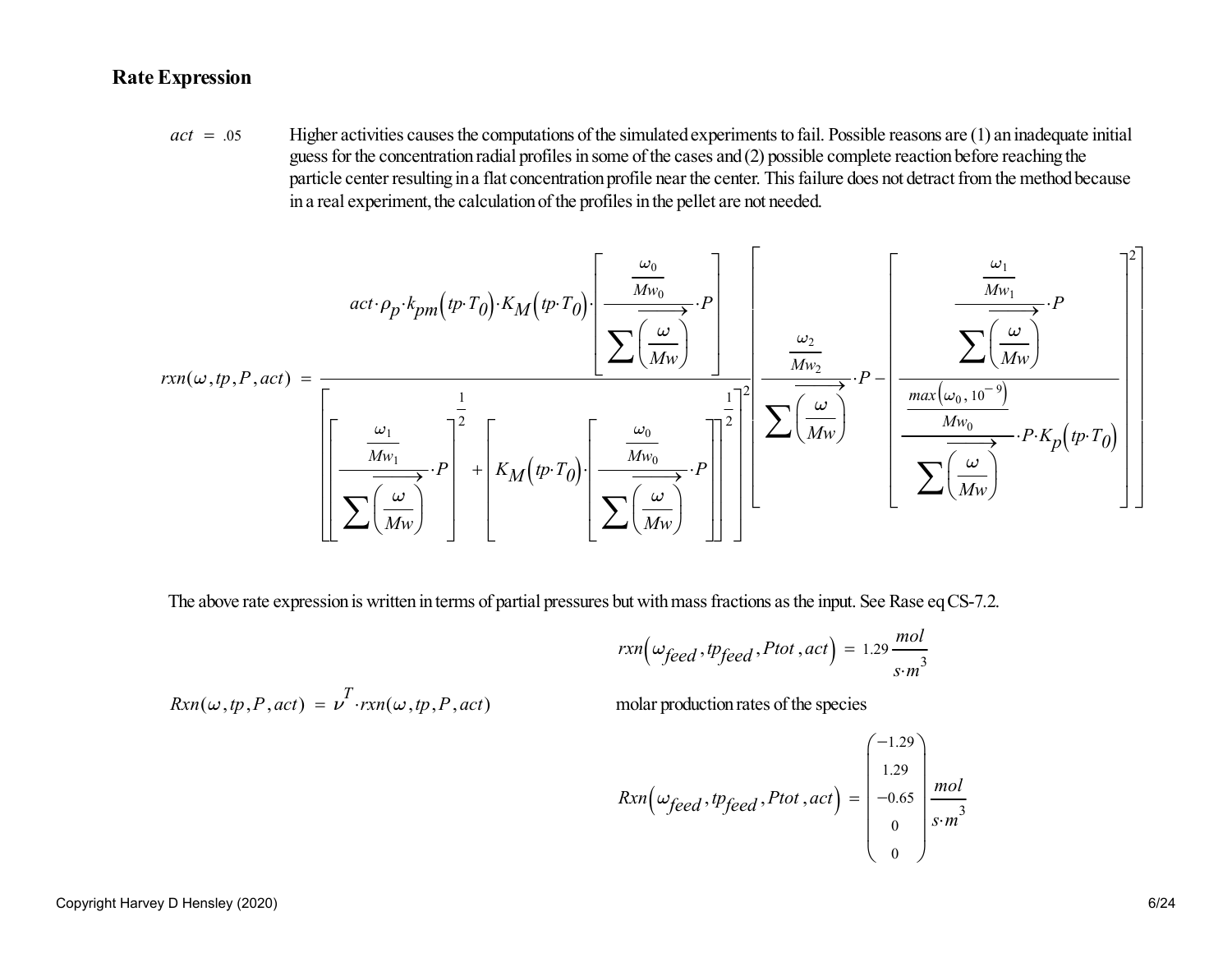## **Catalyst Particle Model**

*a* <sup>=</sup>designate spherical collocation model, to be used in the included reference file below

Reference:C:\Users\Harvey\Documents\Consulting\ebook single phase\Mathcad version - 3\gen diffusion N = 6.xmcd

| quadrature weights                                                                     |       |                                                                                |                                                                                                                                                        |
|----------------------------------------------------------------------------------------|-------|--------------------------------------------------------------------------------|--------------------------------------------------------------------------------------------------------------------------------------------------------|
| $9.83 \times 10^{-3}$<br>0.03<br>0.06<br>0.08<br>0.08<br>0.05<br>$9.52 \times 10^{-3}$ | $x =$ | $N=6$                                                                          | number of interior collocation positions<br>These were produced by the reference worksheet. In addition, A and B<br>matrices used below were produced. |
|                                                                                        |       | collocation radial positions<br>(0.22)<br>0.42<br>0.61<br>0.76<br>0.89<br>0.97 |                                                                                                                                                        |

The catalyst particle is isothermal. This was confirmed by another model.

#### **The mass balance**

$$
\frac{1}{r^2} \frac{d}{dr} \left[ r^2 \left( \frac{d}{dr} \omega_i \right) \right] + \frac{M w_i \cdot R x n_i \cdot R p^2}{D_{\text{eff}} \cdot \rho} = 0
$$

*BC* $\omega = \omega_b$  $=\omega_b$  at r = 1 where  $\omega$  $\omega$  = mass fractions in catalyst *r* = dimensionless radial position *rωi*  $\frac{d}{dr}\omega_i = 0$  at r = 0  $\omega_b$  = bulk mass fractions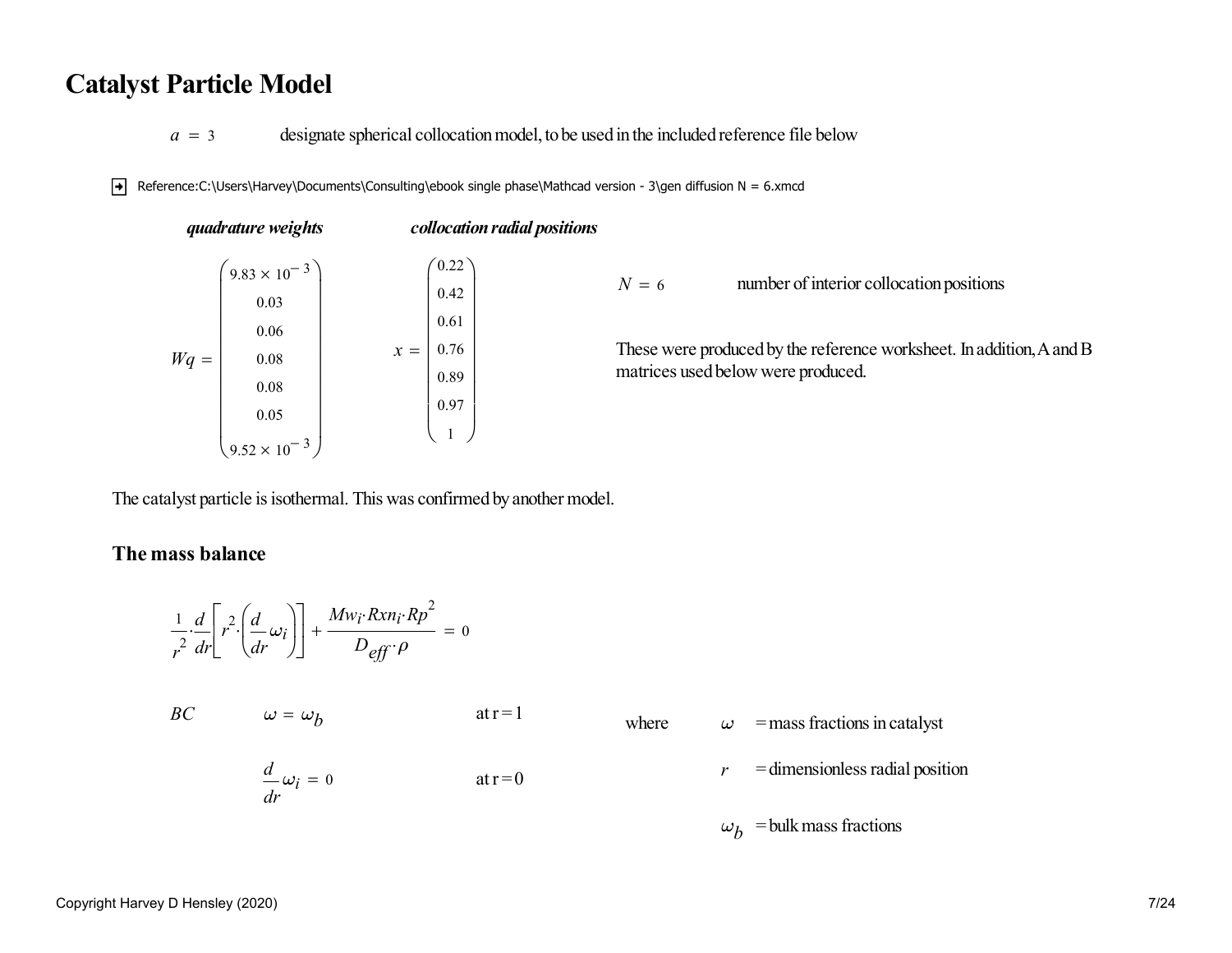The functions below are used to produce a matrix of production rates at all of the collocation points, including the surface point

$$
Rvec(\omega, tp, P, act) = \begin{vmatrix} for & c \in 0.. NC - 1 \\ result_c \leftarrow Mw_c \cdot Rxn(\omega, tp, P, act)_c \\ result \end{vmatrix}
$$

$$
Rmat(\omega, tp, P, act) = \begin{cases} for \ j \in 0..N \\ result_j \leftarrow Rvec(\omega^{j)}, tp, P, act) \\ rmat \leftarrow result_0 \\ for \ j \in 1..N \\ rmat \leftarrow augment(rmat, result_j) \\ rmat \leftarrow current(rmat, result_j) \end{cases}
$$

#### **Initial guesses at each collocation point**

| $rl = 0$ | limiting reaction number |
|----------|--------------------------|
| $lr = 0$ | limiting reactant        |

Assume the extent of reaction of the feed is 0.4.

$$
nf = 1 \cdot mol \cdot mf_{feed}
$$
\n
$$
n_b = nf - \nu^T \cdot 0.4 \cdot \frac{nf_{lr}}{\nu_{rl,lr}}
$$
\n
$$
\omega_b = \frac{\overbrace{\begin{pmatrix} n_b \cdot Mw \end{pmatrix}}^{\text{(0.08)}}}{\sum \overbrace{\begin{pmatrix} n_b \cdot Mw \end{pmatrix}}^{\text{(0.08)}}} = \begin{pmatrix} 0.07 \\ 0.07 \\ 0.07 \\ 0.07 \\ 0.78 \\ 0 \end{pmatrix}
$$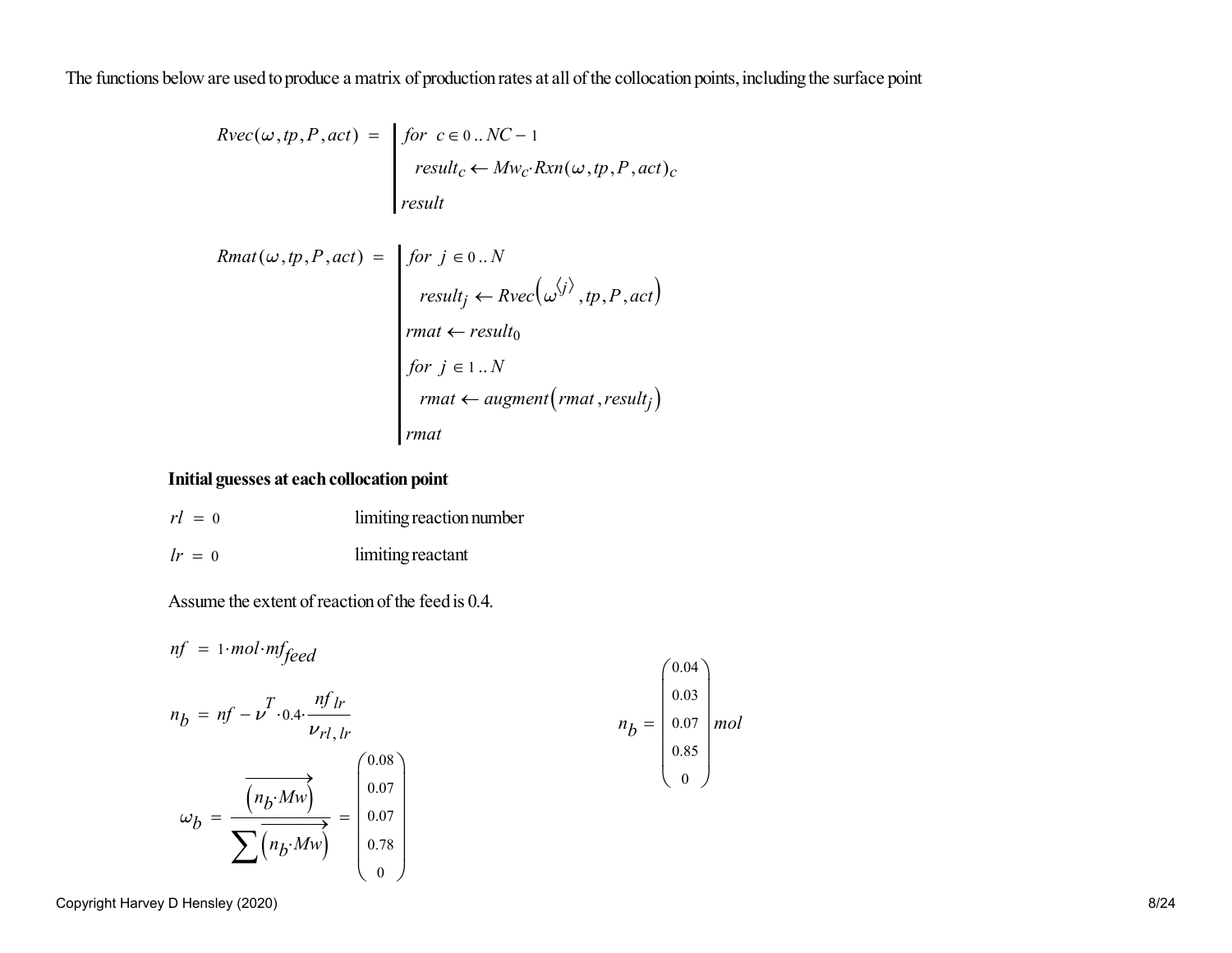$$
\xi(x) = 1 - x^2
$$

 $0 \le \xi < 1$  assumed extent as a function of radial position, x



convert to mass fractions

\n
$$
wg(x) = \frac{(n(x) \cdot Mw)}{\sum (n(x) \cdot Mw)} \quad wg(x_0) = \begin{pmatrix} 3.65 \times 10^{-3} \\ 0.16 \\ 0.06 \\ 0.78 \\ 0 \end{pmatrix} \quad wg(1) = \begin{pmatrix} 0.08 \\ 0.07 \\ 0.07 \\ 0.78 \\ 0 \end{pmatrix}
$$
\n
$$
\sum wg(x_0) = 1 \quad \sum wg(1) = 1
$$
\n
$$
\omega = augment(wg(x_0), wg(x_1), wg(x_2), wg(x_3),wg(x_4),wg(x_5),wg(x_6)) \quad \text{create the guessed on matrix}
$$

 $tp = tp_{feed}$ given feed temperature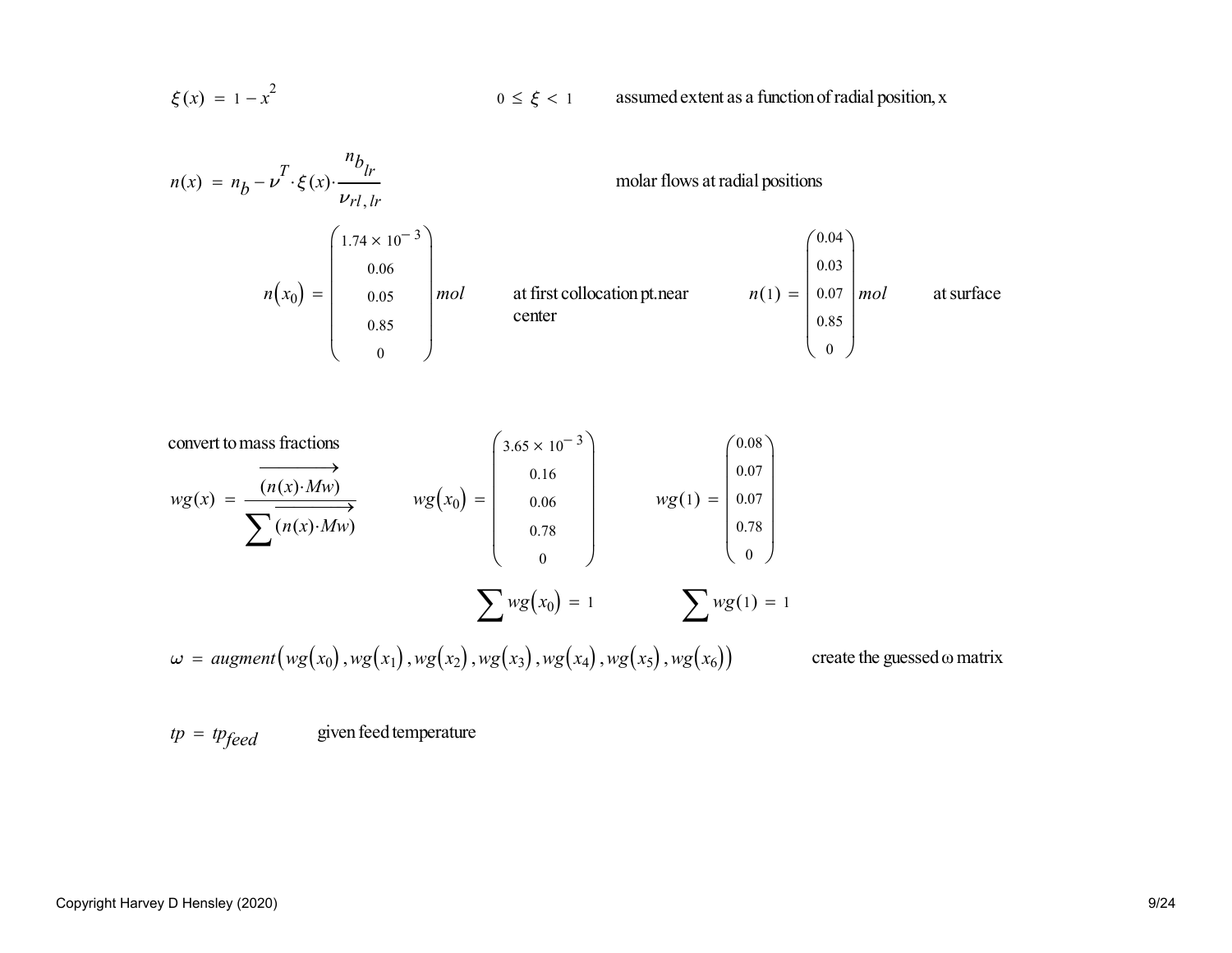#### **Solving the system of equations**

*Given*

$$
(B \cdot \omega^T)^T + \frac{Rp^2}{D_{eff} \cdot \rho} Rmat(\omega, tp, Ptot, act) = 0
$$
 in collocation form  

$$
\omega^{\langle N \rangle} = \omega_b
$$
 at surface

 $\omega$ *m* ( $\omega_b$ 

the problem solution has parameters: bulk fluid composition, particle temperature and pressure

increasing radial position of collocation point from left to right

$$
\omega m(\omega_b, tp, Ptot) = \begin{pmatrix}\n0.05 & 0.05 & 0.06 & 0.07 & 0.07 & 0.08 & 0.08 \\
0.1 & 0.1 & 0.09 & 0.08 & 0.07 & 0.07 & 0.07 \\
0.07 & 0.07 & 0.07 & 0.07 & 0.07 & 0.07 & 0.07 \\
0.78 & 0.78 & 0.78 & 0.78 & 0.78 & 0.78 & 0.78 \\
3.23 \times 10^{-9} & 3.23 \times 10^{-9} & 3.23 \times 10^{-9} & 3.23 \times 10^{-9} & 3.23 \times 10^{-9} & 3.23 \times 10^{-9}\n\end{pmatrix}
$$

$$
\left[ \left( A \cdot \omega m \Big( \omega_b, tp, Ptot \Big)^T \right)^T \right]^{(N)} = \begin{pmatrix} 0.07 \\ -0.08 \\ 0.02 \\ -3.03 \times 10^{-12} \\ -5.71 \times 10^{-12} \end{pmatrix}
$$
 derivatives at outer r  
reaction for the pellet

derivatives at outer radius will be used to compute the rate ofreaction for the pellet

 $comp = 0..NC-1$ 

$$
d = \left(Q^{-1} \cdot \omega m \left(\omega_b, tp, Ptot\right)^T\right)
$$
 the polynomial coefficients, d, are fit to the results,  $\omega$   

$$
\omega r(r, comp) = \sum_{i=0}^{N} \left(d_{i, comp} \cdot r^{2 \cdot i}\right)
$$
 using the polynomial to obtain a continuous function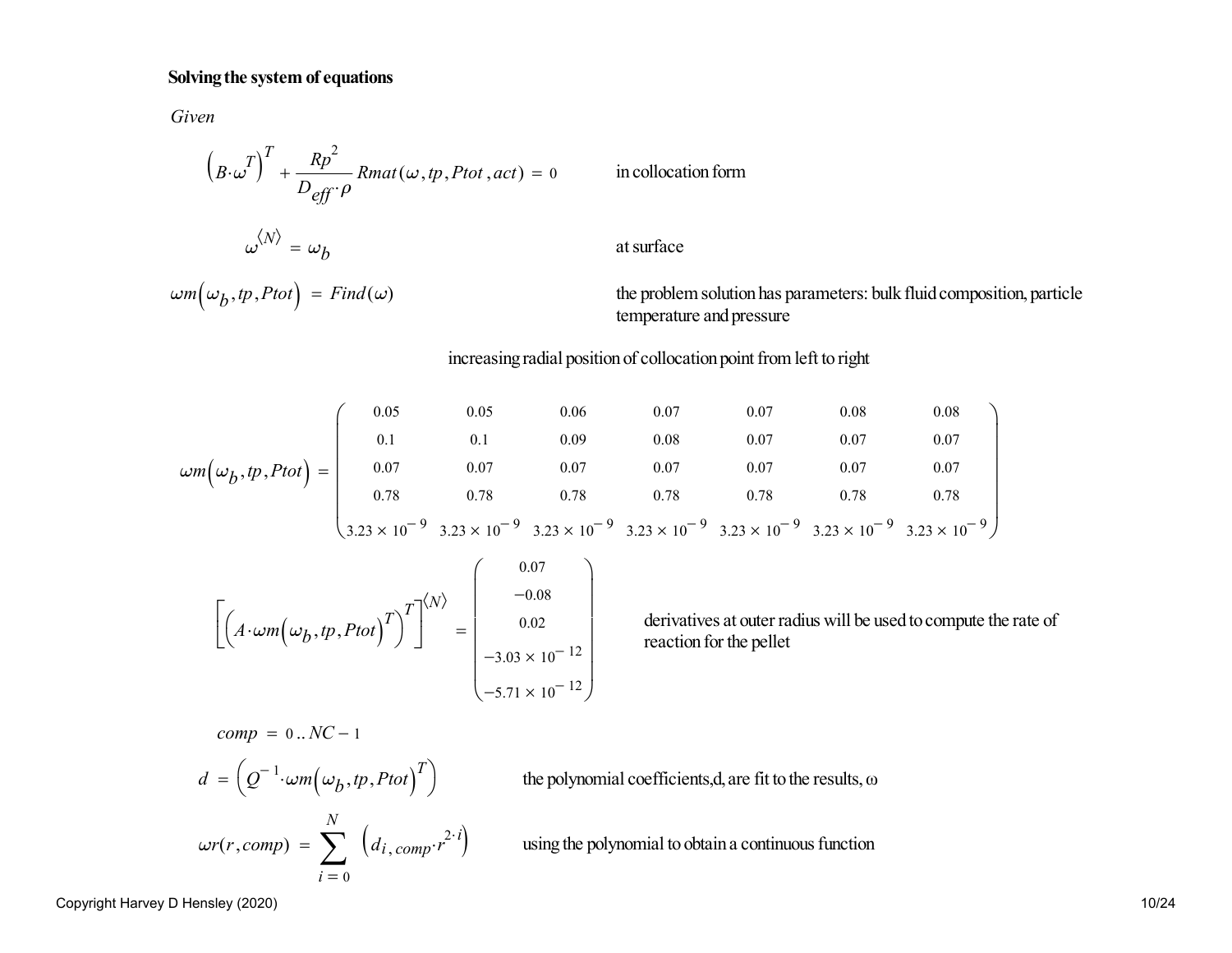

**CSTR Model using the rates from the particle model**

**CSON** 

$$
Atom = \begin{pmatrix} 0 & 1 & 2 & 0 \\ 0 & 1 & 3 & 0 \\ 0 & 0 & 2 & 0 \\ 0 & 0 & 0 & 2 \\ 1 & 0 & 2 & 0 \end{pmatrix}
$$

$$
V_p = \frac{4}{3} \cdot \pi \cdot Rp^3 = 1.49 \times 10^{-4} L
$$
  

$$
\rho_b = 10^1 \cdot \frac{kg}{m^3}
$$
  

$$
\rho_b = 10 \cdot \frac{gm}{L}
$$
  
catalyst bulk density in reactor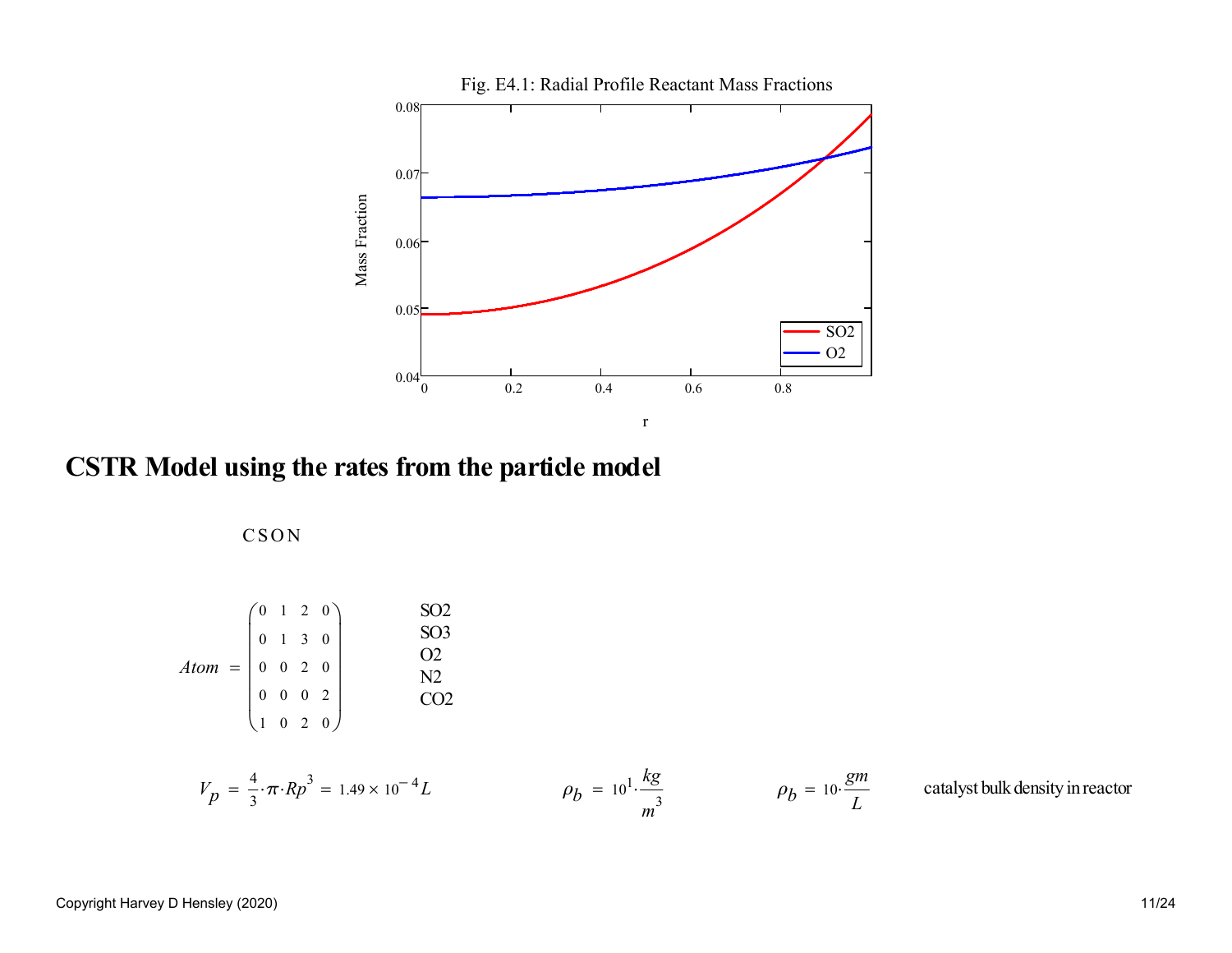$$
\begin{bmatrix}\n(\omega_{0_{0}}-X_{0})-\left[\left[\left(A\cdot\omega m\left(X,\frac{Tr}{T_{0}},Ptot\right)^{T}\right]^{T}\right]^{(N)}\right]_{0} \frac{D_{eff}\cdot4\cdot\pi\cdot R_{P}\cdot\rho_{b}}{V_{p}\cdot\rho_{p}}\cdot\tau \\
\omega_{0_{1}}-X_{1}-\left[\left[A\cdot\omega m\left(X,\frac{Tr}{T_{0}},Ptot\right)^{T}\right]^{T}\right]^{(N)}\right]_{1} \frac{D_{eff}\cdot4\cdot\pi\cdot R_{P}\cdot\rho_{b}}{V_{p}\cdot\rho_{p}}\cdot\tau \\
(\omega_{0_{2}}-X_{2})-\left[\left[A\cdot\omega m\left(X,\frac{Tr}{T_{0}},Ptot\right)^{T}\right]^{T}\right]^{(N)}\right]_{2} \frac{D_{eff}\cdot4\cdot\pi\cdot R_{P}\cdot\rho_{b}}{V_{p}\cdot\rho_{p}}\cdot\tau \\
resid(X,\omega_{0},\tau,T_{r},Ptot)=\begin{bmatrix}\n(\omega_{0_{3}}-X_{3})-\left[\left(A\cdot\omega m\left(X,\frac{Tr}{T_{0}},Ptot\right)^{T}\right]^{T}\right]^{(N)}\right]_{3} \frac{D_{eff}\cdot4\cdot\pi\cdot R_{P}\cdot\rho_{b}}{V_{p}\cdot\rho_{p}}\cdot\tau \\
0\n\end{bmatrix} \\
\frac{A\cdot\tan^{T}\left[\frac{\omega_{0}-X}{Mw}\right]_{0} \frac{S_{eff}}{mol}}{Mw}\cdot\left[\begin{array}{c}\nA\cdot\tan^{T}\left[\frac{\omega_{0}-X}{Mw}\right] \end{array}\right] \frac{S_{eff}}{Mw}\cdot\frac{S_{eff}}{Mw}\n\end{bmatrix}
$$

wt fractions must sum to 1

These last constraints are C, S and O balances. Since the method used to solvethe reactor balances is an optimization routine, there is danger that the results maynot be realistic. These atom balances provide an additional constraint on thesolution.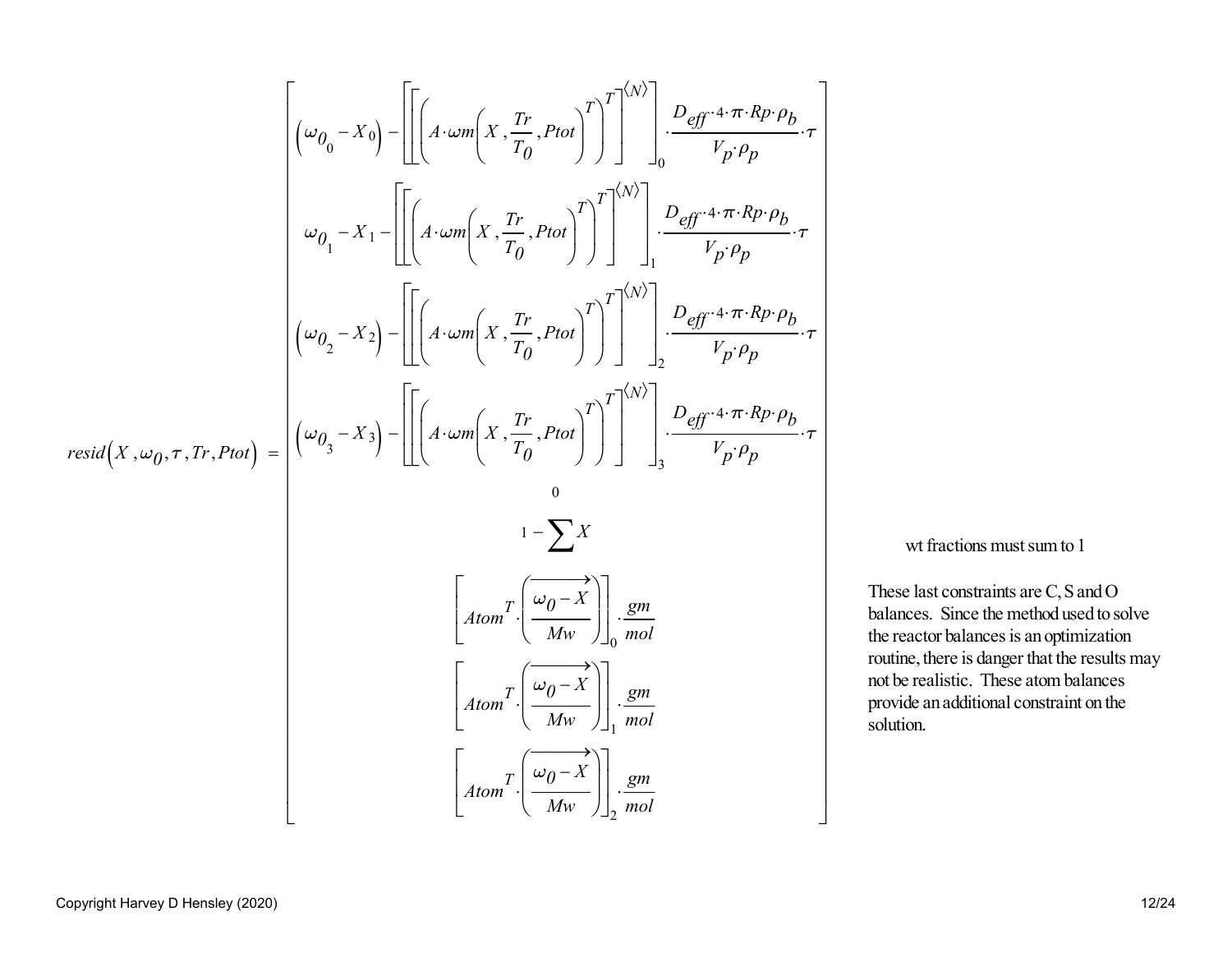#### **Solve block**

 $X = \omega_b$ initial guesses for outlet weight fractions and temperature  $Tr = 700 \cdot K$  $\tau = 800 \cdot s$ 

*Given*

$$
resid(X, \omega_{feed}, \tau, Tr, Ptot) = 0
$$

 $CSTR\left(\omega_{feed}, \tau, Tr, Ptot, \omega_b\right) = Find(X)$  use Levenberg-Marquardt method (right click on Find to check or change method)

The result, *CSTR*, is a the outlet weight fraction vector as a function of  $\tau$ , Tr, and  $\omega_{\text{feed}}$ .

#### **End of solve block**

$$
CSTR\left(\omega_{feed}, 200 \cdot s, Tr, Ptot, \omega_b\right) = \begin{pmatrix} 0.1 \\ 0.04 \\ 0.08 \\ 0.78 \\ -3.96 \times 10^{-8} \end{pmatrix} \quad \omega_{feed} = \begin{pmatrix} 0.13 \\ 0 \\ 0.09 \\ 0.78 \\ 0 \end{pmatrix}
$$

## **Design the "Experiments"**

The CO2 and N2 have been shown to have no effect on the kinetics during the catalyst development. Thus, they will be left out of the design to simplify.N2 will be included as a feed to keep the reaction rate and therefore the heat effect low.. Otherwise, the activation energy would have to be estimatedalong with the powers...a difficult task due to the extreme non-linearity.

Once the powers of the concentration terms have been determined under nearly isothermal conditions, the temperature will be varied. The centerpointconcentration will be used for this series.

The procedure below creates an experimental design which varies the flow rates of the species in the feed. For each case, the CSTR exit composition is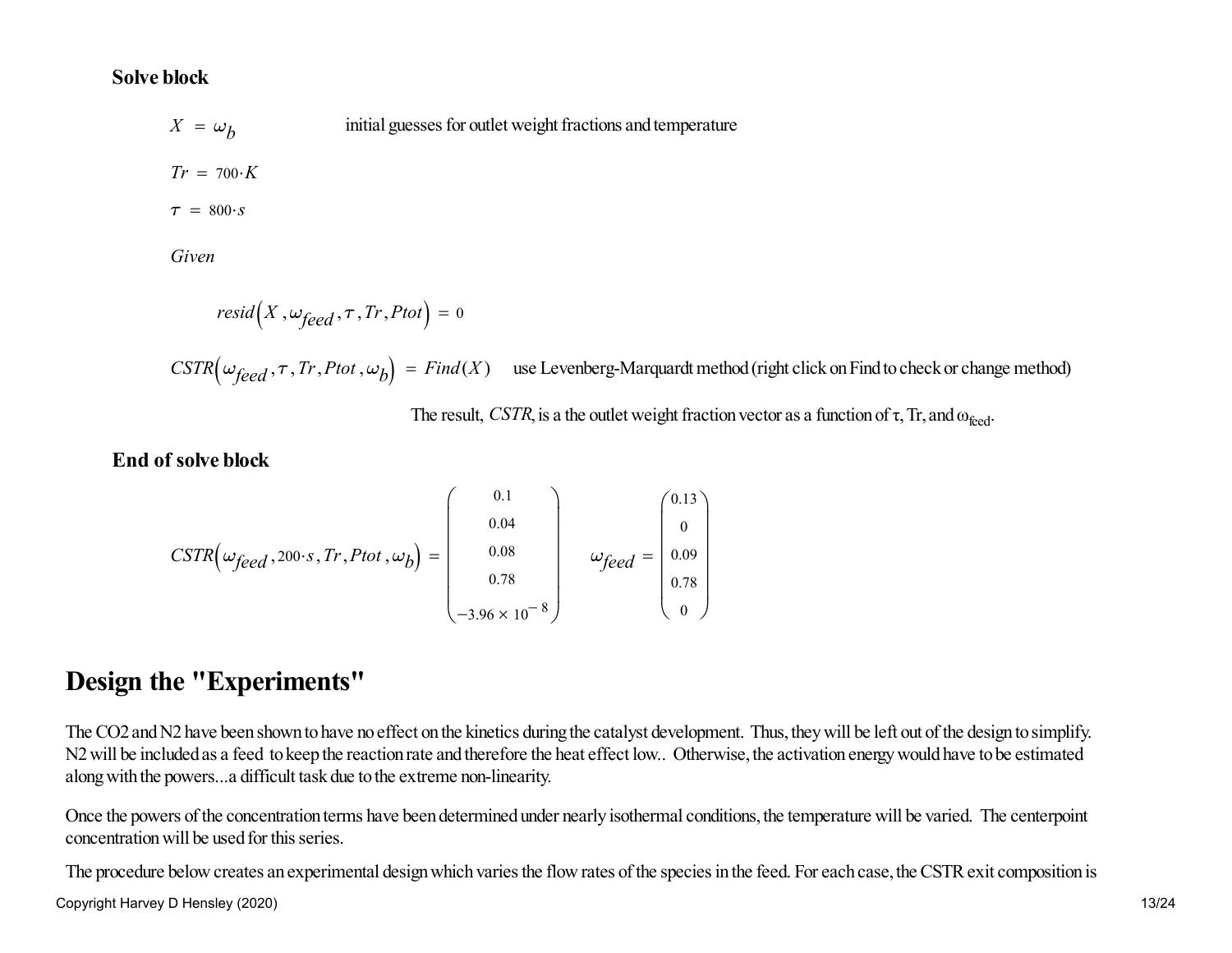determined and then the overall reaction rates are determined by material balance on the CSTR. Using the reaction rates and the exit compositions, theparameter estimation is conducted.

Note that the design varies the feed flow rates of the individual species, not the mass or mole fractions. The reason for this is that the fractions have to sum toone so that it is not possible to independently vary the fractions of all species. Flows, however, can be varied independently.

| $des = taguchi(4,3)$        | A three level Taguchi design is an efficient design. A fractional factorial design                                                                          |
|-----------------------------|-------------------------------------------------------------------------------------------------------------------------------------------------------------|
| $nf = rows(deg)$            | was also tested and the results were similar.                                                                                                               |
| $centerpt = (nf 1 2 2 2 2)$ | Add a centerpoint experiment to the design. In the Taguchi design, the center<br>level is level 2. In a fractional factorial design, the center level is 0. |
| $des = stack(des,centerpt)$ |                                                                                                                                                             |

|                                                                                                                | $($ "SO2" 0.5 1.25 2)                                               |  | This is where the ranges of each variable a                       |
|----------------------------------------------------------------------------------------------------------------|---------------------------------------------------------------------|--|-------------------------------------------------------------------|
|                                                                                                                | "SO3" $0.2$ 1.1 2                                                   |  | values for the species are relative flow rate<br>pressure is atm. |
| $vals = \begin{bmatrix} \cdot & \cdot & \cdot \\ \cdot & \cdot & \cdot \\ \cdot & \cdot & \cdot \end{bmatrix}$ | "O2" $0.5$ 1.25 2                                                   |  |                                                                   |
|                                                                                                                | $\begin{bmatrix} \text{P}^{\text{II}} & 1. & 1.5 & 2 \end{bmatrix}$ |  | add labels and values, low, center, and high                      |

This is where the ranges of each variable are set. The values for the species are relative flow rates and thepressure is atm.

|  | $labeled = doelabel (des, vals)$ |  |
|--|----------------------------------|--|
|  |                                  |  |

|           |                | $\mathbf{0}$ |         | 2              | 3     | $\overline{4}$ | 5   |                                   |
|-----------|----------------|--------------|---------|----------------|-------|----------------|-----|-----------------------------------|
|           | $\mathbf 0$    | "Run"        | "Block" | "SO2"          | "SO3" | "O2"           | "P" |                                   |
|           | 1              |              |         | 0.5            | 0.2   | 0.5            |     |                                   |
|           | $\overline{2}$ | ำ            |         | 0.5            | 1.1   | 1.25           | 1.5 |                                   |
|           | 3              | 3            |         | 0.5            |       |                | 2   |                                   |
| labeled = | $\overline{4}$ | 4            |         | 1.25           | 0.2   | 1.25           | 2   | The design without the N2 and CO2 |
|           | 5              | 5            |         | 1.25           | 1.1   | 2              |     |                                   |
|           | 6              | 6            |         | 1.25           |       | 0.5            | 1.5 |                                   |
|           | 7              | 7            |         | 2              | 0.2   | 2              | 1.5 |                                   |
|           | 8              | 8            |         | 2              | 1.1   | 0.5            | ำ   |                                   |
|           | 9              | 9            |         | $\overline{2}$ |       | 1.25           |     |                                   |
|           | 10             | 10           |         | 1.25           | 1.1   | 1.25           | 1.5 |                                   |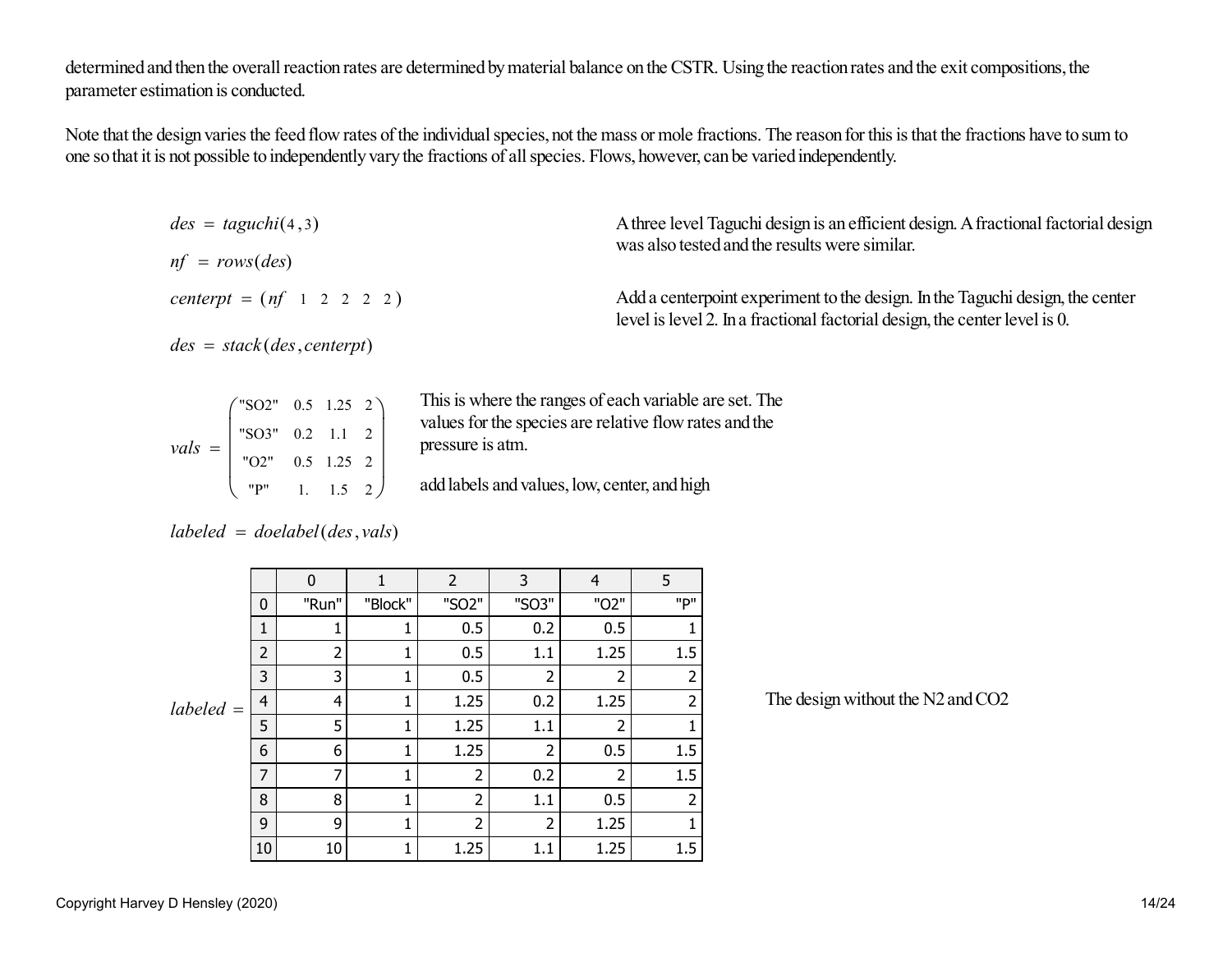The third experiment would not converge so it is eliminated below.

 $labeled1 = submatrix(labeled, 0, 2, 0, 5)$  $labeled2 = submatrix(labeled, 4, 10, 0, 5)$  $labeled = stack(labeled1,labeled2)$ 

Separate the flows from the design and then add N2 and CO2 constant flows

 $NE = rows(labeled) - 1$   $NE = 9$  number of experiments  $flow = submatrix(labeled, 0, NE, 2, 4)$  $ncol = \text{cols}(\text{flow})$  $flow_{0, ncol} = "N2"$   $flow_{0, ncol+1} = "CO2"$  $i = 1..NE$ *flow*  $i$ , *ncol* = 9  $flow$  *i*,  $ncol+1 = 0$ 

|                           |                | 0     | 1              | $\overline{2}$ | 3    | 4                  |
|---------------------------|----------------|-------|----------------|----------------|------|--------------------|
|                           | 0              | "SO2" | "SO3"          | "O2"           | "N2" | "CO <sub>2</sub> " |
|                           | 1              | 0.5   | 0.2            | 0.5            | 9    | 0                  |
|                           | $\overline{2}$ | 0.5   | 1.1            | 1.25           | 9    | 0                  |
|                           | 3              | 1.25  | 0.2            | 1.25           | 9    | 0                  |
| flow<br>$\alpha = \alpha$ | 4              | 1.25  | 1.1            | 2              | 9    | 0                  |
|                           | 5              | 1.25  | $\overline{2}$ | 0.5            | 9    | 0                  |
|                           | 6              | 2     | 0.2            | 2              | 9    | 0                  |
|                           | 7              | 2     | 1.1            | 0.5            | 9    | 0                  |
|                           | 8              | 2     | $\overline{2}$ | 1.25           | 9    | 0                  |
|                           | 9              | 1.25  | 1.1            | 1.25           | 9    | 0                  |

These are the relative flow rates for the species in the feed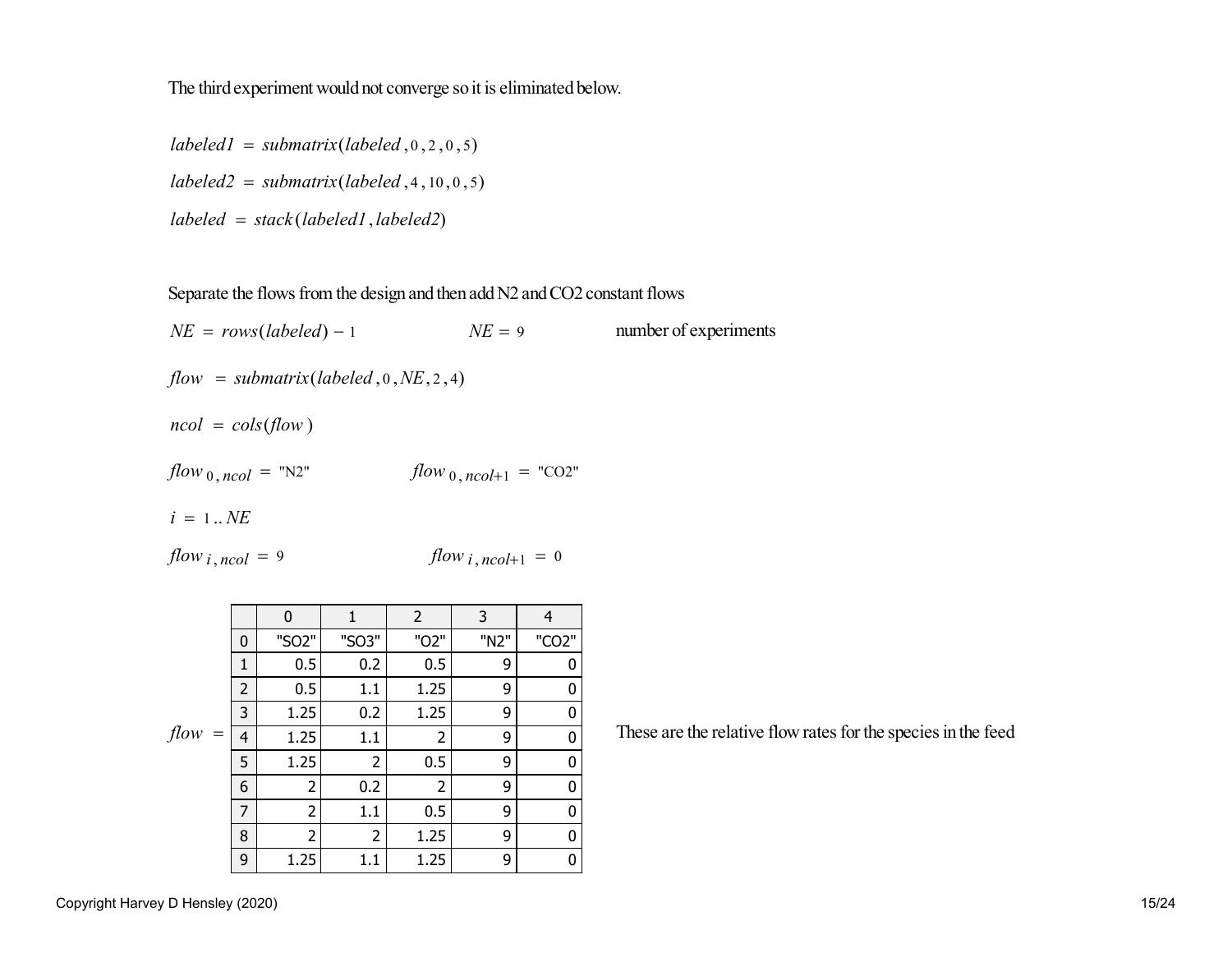Compute the mole and mass fractions for the model "experiments".

$$
i = 0..NE-1
$$
  $j = 0..NC-1$ 

$$
Yfeed_{i,j} = \frac{flow_{i+1,j}}{NC-1}
$$
  
\n
$$
Xfeed_{i,j} = \frac{Yfeed_{i,j} \cdot Mw_j}{NC-1}
$$
  
\n
$$
P = submatrix(labeled, 1, NE, 5, 5)
$$
  
\n
$$
k = 0
$$
  
\n
$$
P = submatrix(labeled, 1, NE, 5, 5)
$$

## **Conduct the Experiments**

Each row of Xb is an experiment, or run.

Results(Xfeed, Yfeed, T, P, tp) = 
$$
NE \leftarrow rows(Xfeed)
$$
  
for run  $\in 0..NE - 1$   

$$
\begin{aligned}\n\text{Area} \leftarrow \left(Xfeed^T\right)^{\langle run \rangle} \\
\text{nf} \leftarrow 1 \cdot mol \cdot \left(Yfeed^T\right)^{\langle run \rangle} \\
\text{f} \leftarrow 2 \\
n_b \leftarrow nf - \nu^T \cdot \xi \cdot \frac{nf \cdot lr}{\nu_{r1,lr}} \\
\omega_b \leftarrow \frac{\overbrace{(n_b \cdot Mw)}}{\sum \left[\overbrace{(n_b \cdot Mw)}\right]} \\
\omega \leftarrow \text{CSTR}\left(x_{feed}, \tau, t_{Prun} \cdot T_0, P_{run} \cdot atm, \omega_b\right) \\
\text{''mass balance on reactant to determine rxn rate''} \\
\text{''mol/m^3/s''}\n\end{aligned}
$$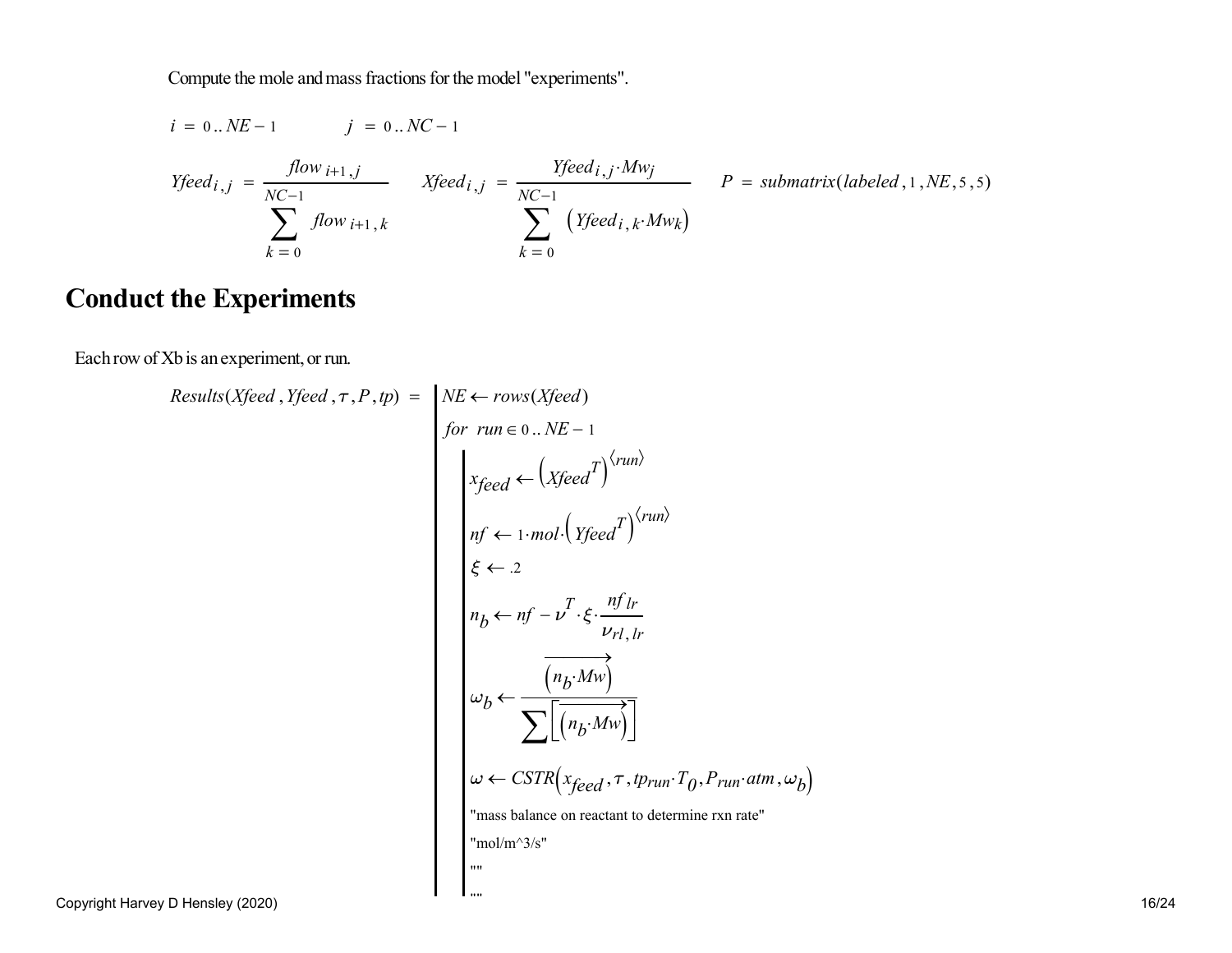$$
rate0 \leftarrow \frac{(xfeed_0 - \omega_0) \cdot \rho}{Mw_0 \cdot \tau}
$$
\n
$$
\Delta T \leftarrow \frac{rate0 \cdot (-\Delta H (p_{run} \cdot T_0))}{M_{p^2} \cdot \tau \cdot R_p^2} \cdot \frac{\rho_p \cdot V_p}{\rho_b}
$$
\n"partial pressure in reactor"  
\n
$$
for \space c \in 0..N C - 1
$$
\n
$$
y_c \leftarrow \frac{\omega_c}{Mw_c}
$$
\n
$$
\sum \left(\frac{\omega}{Mw}\right)
$$
\n
$$
result_{run}, c \leftarrow y_c \cdot P_{run}
$$
\n
$$
result_{run}, NC + 1 \leftarrow \frac{rate0}{K}
$$
\n
$$
result_{run}, NC + 1 \leftarrow \frac{\Delta T}{K}
$$
\n
$$
result_{run}, NC + 2 \leftarrow P_{run}
$$
\n
$$
result_{run}, NC + 2 \leftarrow P_{run}
$$
\n
$$
result_{run}, NC + 3 \leftarrow \frac{tp_{run} \cdot T_0}{K}
$$
\n
$$
result_{run}, NC + 3 \leftarrow \frac{tp_{run} \cdot T_0}{K}
$$
\n
$$
pp_{run}, j \leftarrow P_{run}
$$
\n
$$
tp_{run} = tp_{feed}
$$
\n
$$
the \space target
$$
\n
$$
the \space target
$$
\n
$$
t \approx \frac{tp_{run} \cdot T_0}{p p_{run}} = V_{feed_{run}, j \cdot P_{run}
$$

*heading* = ("P SO2" "P SO3" "P O2" "P N2" "P CO2" "rate" "∆T K" "Ptot atm" "T K")

*data* = Results(*Xfeed*, *Yfeed*, 200*·s*, *P*, *tp*) To save time while editing for printing, the results of this operation were saved to a file, ex4 data.prn.

Copyright Harvey D Hensley (2020)

*run* <sup>=</sup> <sup>0</sup> .. *NE*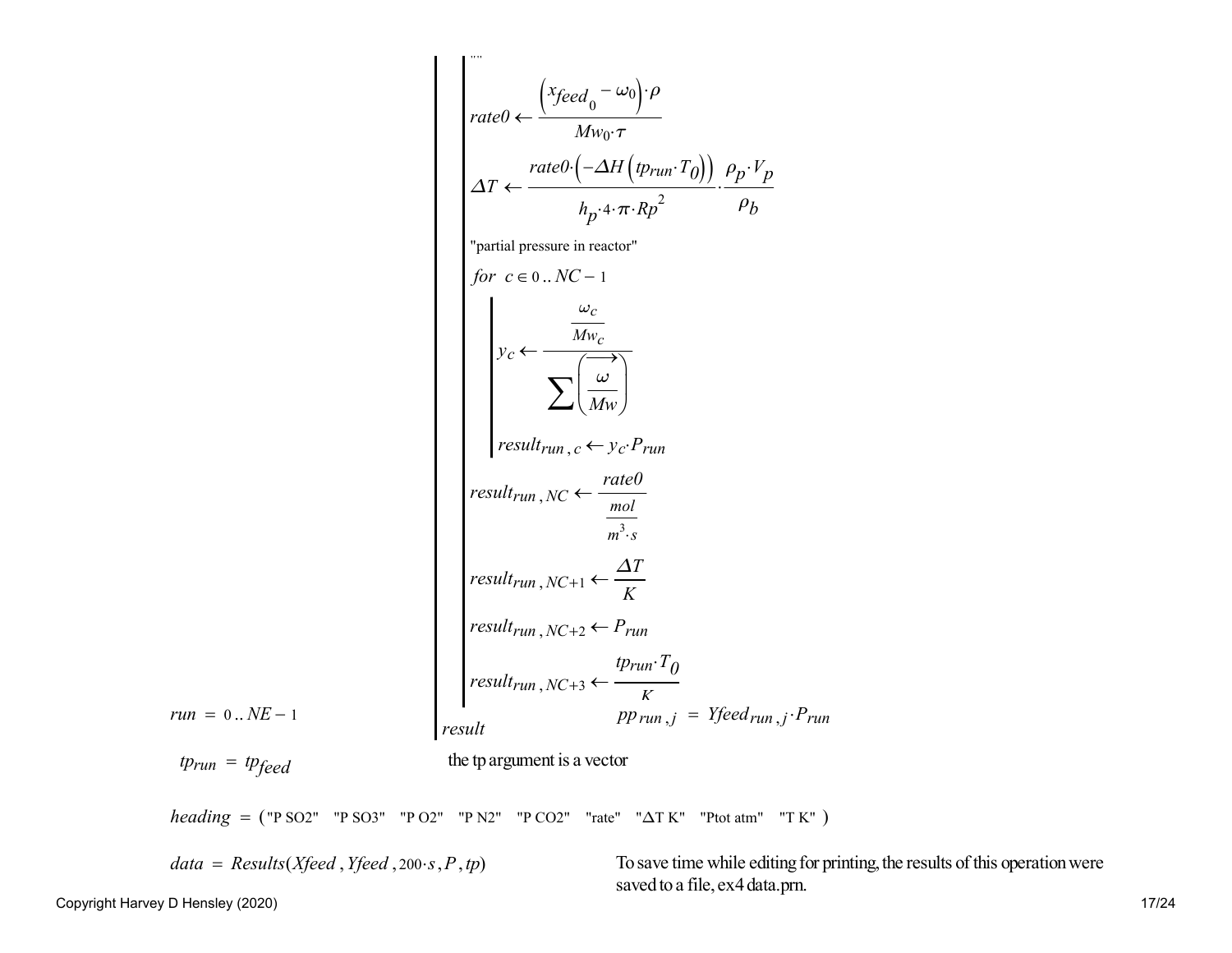$datah = stack(heading, data)$ 

|           |                | 0       | 1       | $\overline{2}$ | 3      | 4                     | 5                    |
|-----------|----------------|---------|---------|----------------|--------|-----------------------|----------------------|
|           | $\mathbf{0}$   | "P SO2" | "P SO3" | "P O2"         | "P N2" | "P CO2"               | "rate"               |
|           | $\mathbf{1}$   | 0.03    | 0.04    | 0.04           | 0.89   | $1.37 \cdot 10^{-7}$  | $1.59 \cdot 10^{-3}$ |
|           | $\overline{2}$ | 0.02    | 0.18    | 0.14           | 1.15   | $3.74 \cdot 10^{-7}$  | $1.92 \cdot 10^{-3}$ |
|           | 3              | 0.09    | 0.17    | 0.15           | 1.59   | $5.42 \cdot 10^{-7}$  | $4.81 \cdot 10^{-3}$ |
| $datah =$ | $\overline{4}$ | 0.04    | 0.14    | 0.13           | 0.69   | $-1.13 \cdot 10^{-7}$ | $3.41 \cdot 10^{-3}$ |
|           | 5              | 0.12    | 0.27    | 0.04           | 1.07   | $-2.88 \cdot 10^{-8}$ | $1.37 \cdot 10^{-3}$ |
|           | 6              | 0.1     | 0.16    | 0.17           | 1.07   | $-6.04 \cdot 10^{-7}$ | $6.07 \cdot 10^{-3}$ |
|           | $\overline{7}$ | 0.26    | 0.25    | 0.05           | 1.45   | $-2.31 \cdot 10^{-7}$ | $2.13 \cdot 10^{-3}$ |
|           | 8              | 0.1     | 0.19    | 0.07           | 0.64   | $-2.79 \cdot 10^{-7}$ | $2.5 \cdot 10^{-3}$  |
|           | 9              | 0.08    | 0.21    | 0.12           | 1.1    | $-1.52 \cdot 10^{-9}$ |                      |

 $NE = rows(data)$ 

## **Estimate the Parameters**

#### **The concentration powers**

$$
Pdata = submatrix(data, 0, NE-1, 0, NC-1)
$$

$$
rateobs = data^{\langle 5 \rangle}
$$

#### **The model**

 $T = tp<sub>feed</sub> \cdot T_0$ all runs were conducted at this temperature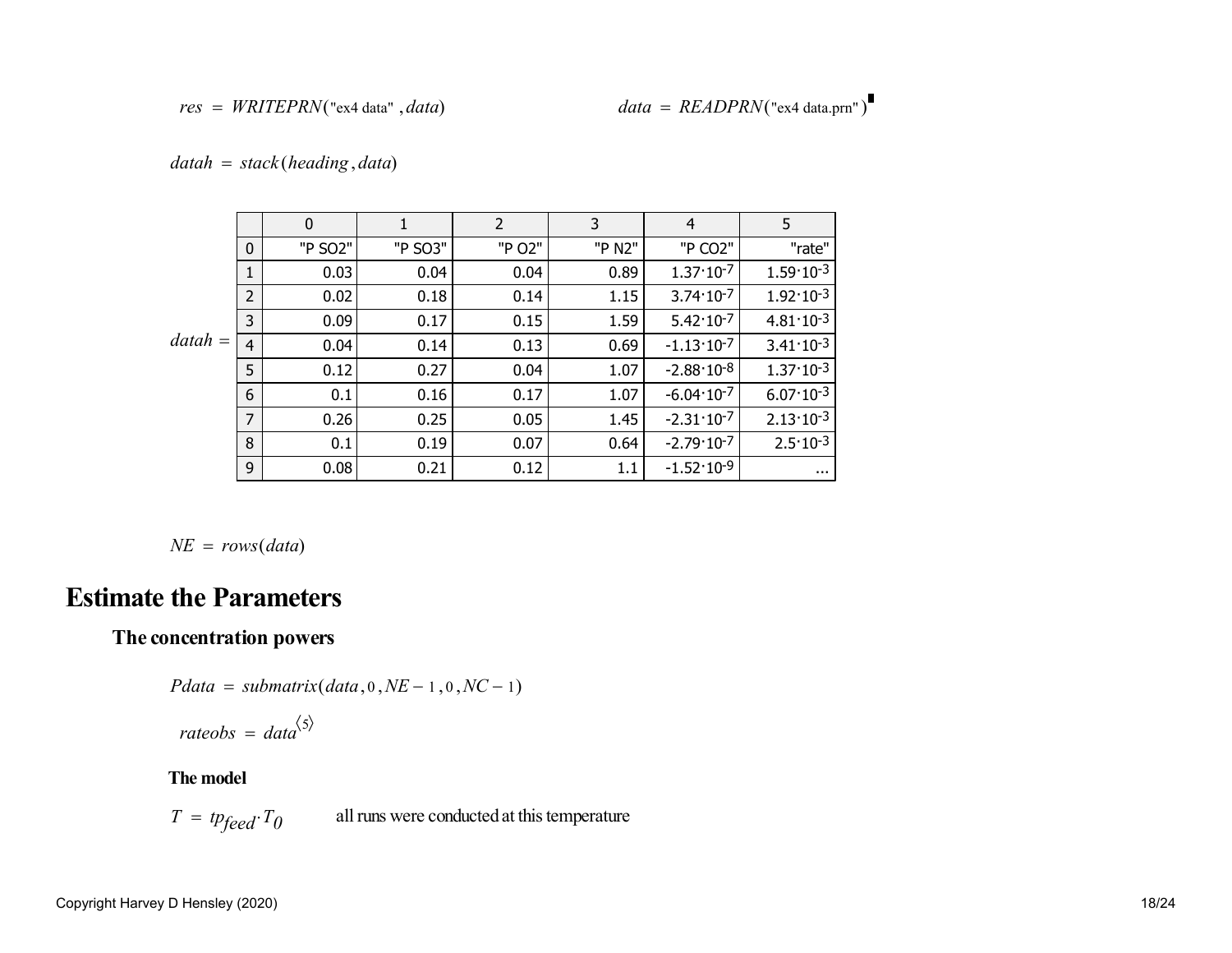$$
modelI(P, pk) = \frac{pk_3}{atm^{1.5}} \cdot (P_0)^{pk_0} \cdot (P_1)^{pk_1} \cdot (P_2)^{pk_2} \cdot \left[ P_0 \cdot (P_2)^{.5} \cdot atm^{1.5} - \frac{P_1 \cdot atm}{K_p(T)} \right]
$$

The above model includes the equilibrium driving force. However, the high value of the equilibrium coefficient, *Kp*, suggests that the following model may be adequate. Both models will be used and the results compared.

model2(P,pk) = pk<sub>3</sub>·(P<sub>0</sub>)<sup>pk<sub>0</sub></sup>·(P<sub>1</sub>)<sup>pk<sub>1</sub></sup>·(P<sub>2</sub>)<sup>pk<sub>2</sub></sup>  
\nG = 
$$
\begin{pmatrix} 0 \\ 0 \\ 0 \\ 10^{-6} \end{pmatrix}
$$
 guess values for the parameters in the model

#### **Fit to the data**

$$
pk2 = \mathit{multidiff}(Pdata, rateobs, G, model2)
$$

$$
pk1 = multidfit(Pdata, rateobs, pk2, model1)
$$

$$
pk1 = \begin{pmatrix} -0.56 \\ -0.45 \\ 0.41 \\ 0.04 \end{pmatrix} \qquad pk2 = \begin{pmatrix} 0.52 \\ -0.53 \\ 0.94 \\ 0.04 \end{pmatrix} \qquad \begin{array}{c} SO2 \\ SO3 \\ O2 \\ kp \end{array} \qquad \text{results} \qquad
$$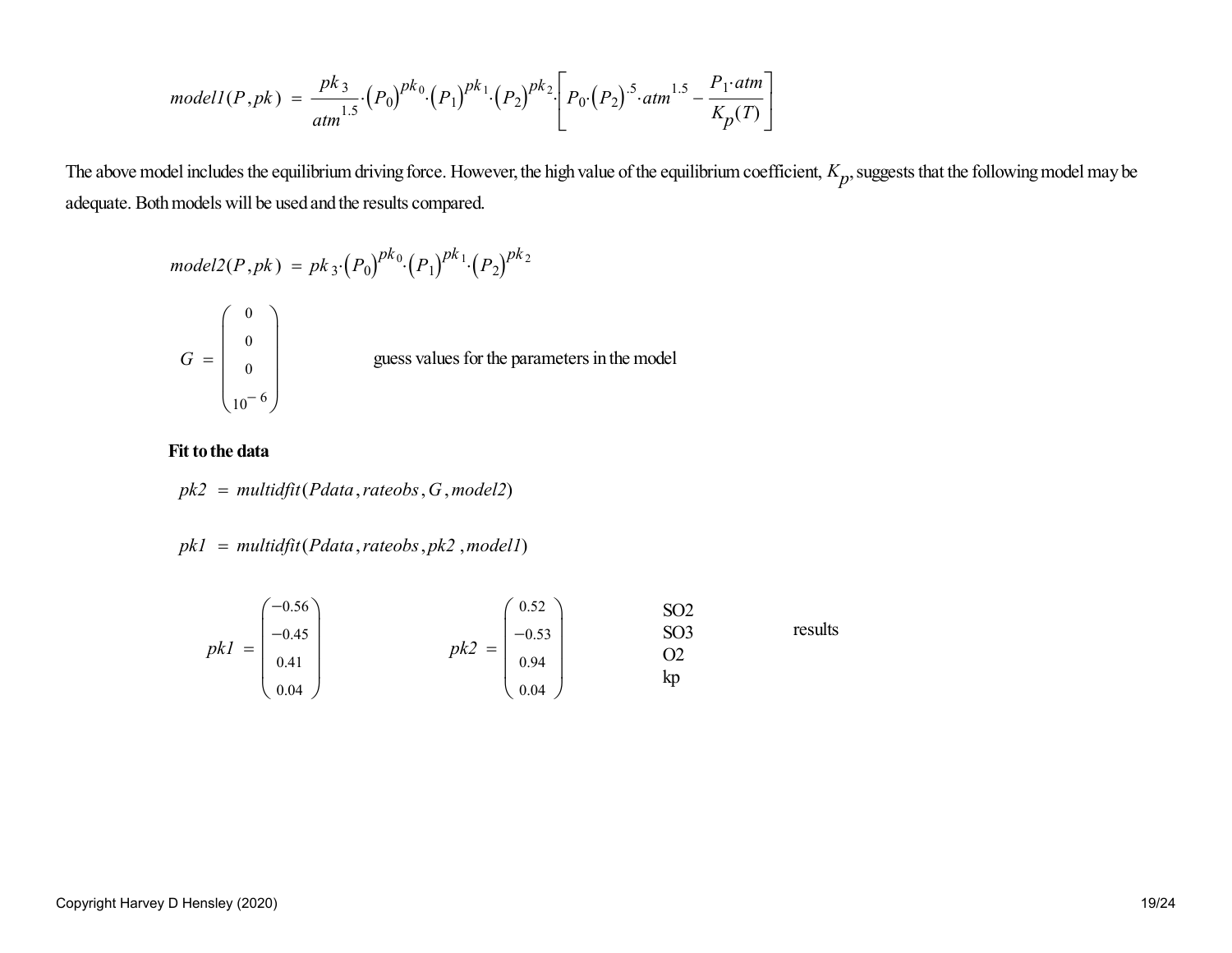

As suspected, the equilibrium term is not needed for this reaction, as indicated by the nearly identical results for the two models. This behavior is typical foroxidation reactions which tend to go to completion.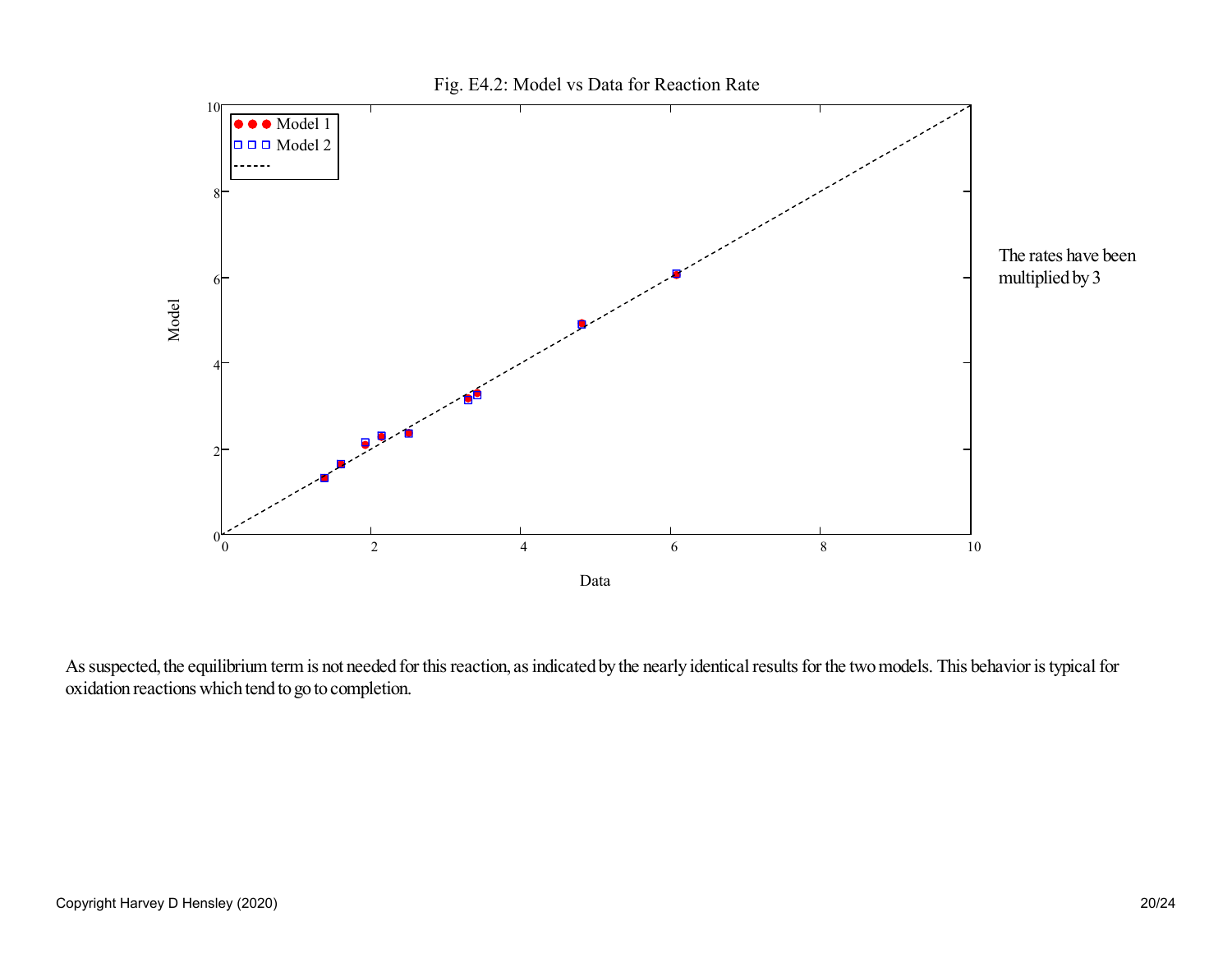#### **The activation energy and pre-exponential constant**

The centerpoint conditions are repeated at other temperatures. The model will have the powers fixed to the above estimates.

$$
Te = \begin{pmatrix} 800 \\ 850 \\ 900 \\ 950 \end{pmatrix} \circ F
$$
  
The third temperature is a repeat of the centerpoint case already run. Thus, this "experiment" would not have to be run in the lab.  

$$
Te = \begin{pmatrix} 699.82 \\ 727.59 \\ 753.7 \end{pmatrix} K
$$

$$
tpT = \frac{Te}{T_0}
$$
  

$$
NT = rows(Te)
$$

$$
t = 0..NT - 1 \qquad j = 0..NC - 1
$$

$$
PT_t = P_8 \qquad XbT_{t,j} = Xfeed_{8,j} \qquad YbT_{t,j} = Yfeed_{8,j} \qquad \text{The centerpoint conditions were run 9 (8 index) of the design data set.}
$$

 $dataT = Results(XbT, YbT, 200 \cdot s, PT, tpT)$  simulate the cases

$$
dataT = \begin{pmatrix} 0.12 & 0.17 & 0.13 & 1.08 & 1.03 \times 10^{-7} & 1.49 \times 10^{-3} & 0.03 & 1.5 & 699.82 \\ 0.09 & 0.2 & 0.12 & 1.09 & 6.59 \times 10^{-8} & 2.85 \times 10^{-3} & 0.05 & 1.5 & 727.59 \\ 0.06 & 0.23 & 0.11 & 1.1 & -4.84 \times 10^{-7} & 3.99 \times 10^{-3} & 0.07 & 1.5 & 755.37 \\ 0.05 & 0.24 & 0.1 & 1.11 & 5.79 \times 10^{-8} & 4.57 \times 10^{-3} & 0.07 & 1.5 & 783.15 \end{pmatrix}
$$

 $PdataT = submatrix(dataT, 0, NT - 1, 0, NC - 1)$ 

 $rateobsT = dataT^{\langle 5 \rangle}$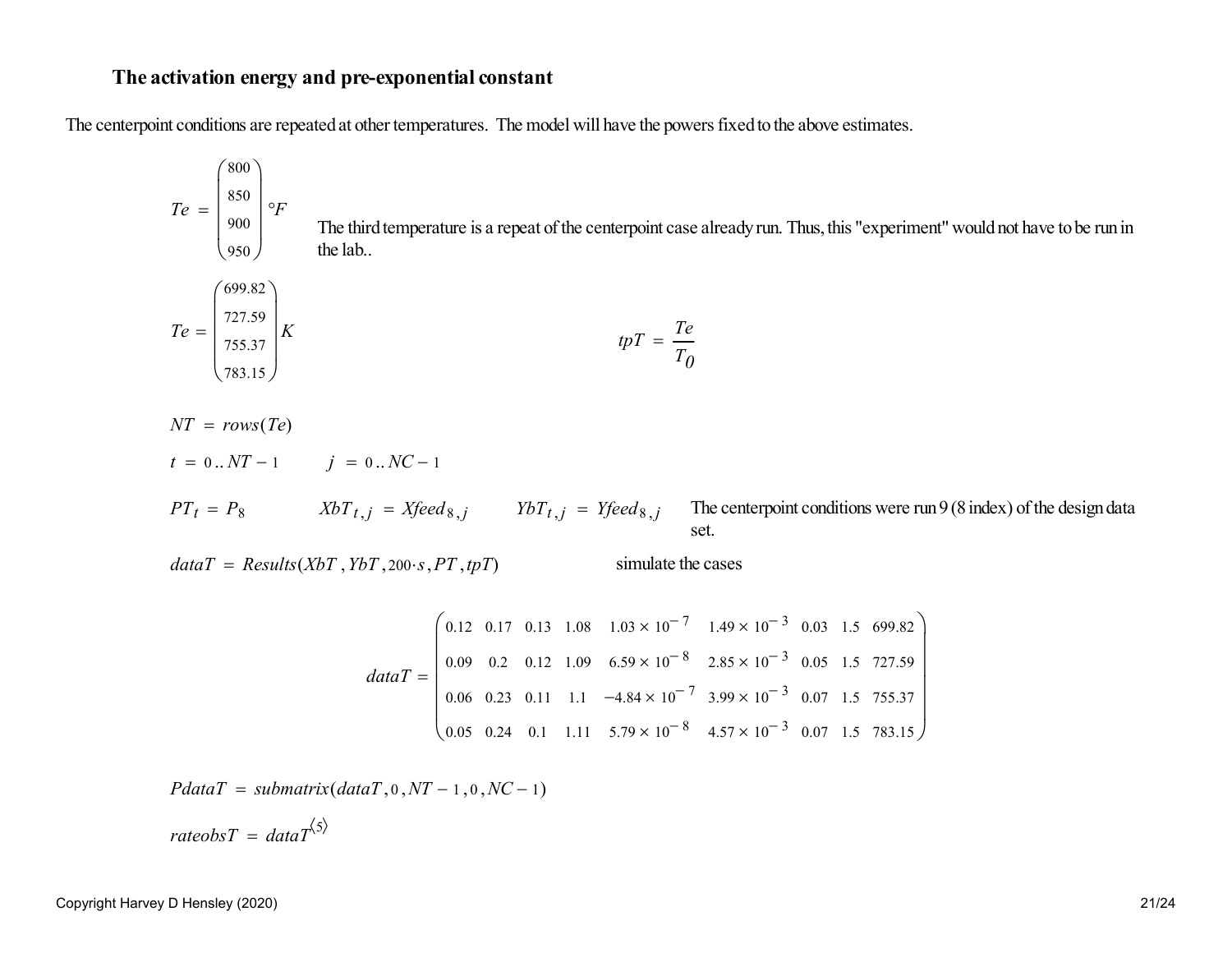#### **The model for exploring temperature effect**

The model below omits the forward rate parameter, previously included as *pk* <sup>3</sup> but is called *kp* below.

$$
modelT(P, T) = 1 \cdot (P_0)^{pk2_0} \cdot (P_1)^{pk2_1} \cdot (P_2)^{pk2_2}
$$

*Posed* on Model 2 used in the experiments above

 $i = 0..NT - 1$ 





1/T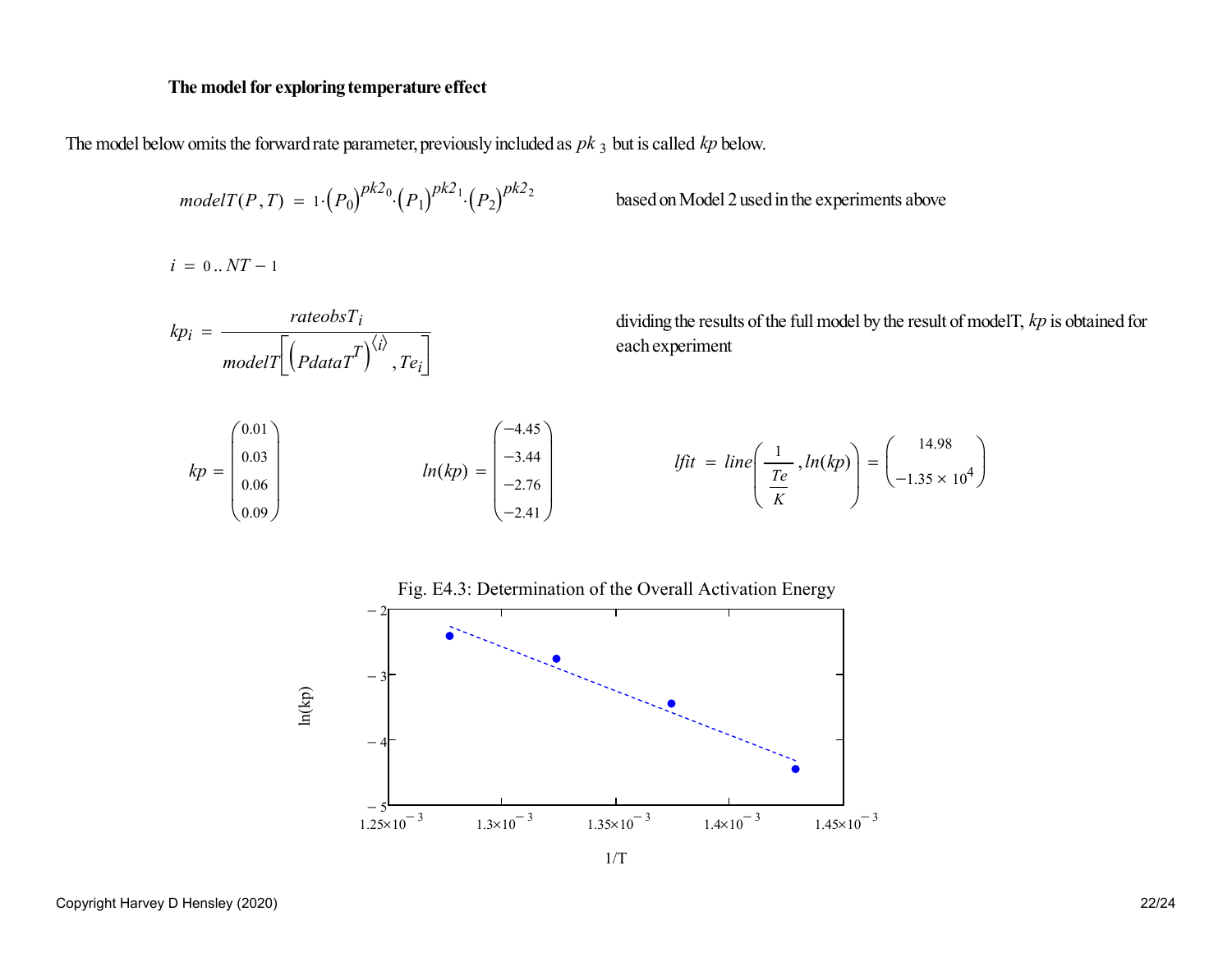$$
Ea = -slope\left(\frac{1}{Te}, ln(kp)\right) \cdot Rg
$$

The slope of a line determined by minimization of squared errors determines the activation energy.

*measured (apparent)* actual value for the activation energy in the particle pore model

$$
Ea = 26.83 \cdot \frac{kcal}{mol}
$$
\n
$$
E = 47 \cdot \frac{kcal}{mol}
$$

As expected, the apparent activation energy is less than that for the pore surface reaction. This is partly due to the diffusion effect, but it is also influenced bythe adsorption terms which were not explicitly included in the power law model.

The apparent activation energy determined by this method compares favorably with the value of 31 kcal/mol reported on pg 286 of Rase, **Vol 1.** The Rasevalue is an apparent activation energy for an industrial catalyst.

#### **The pre-exponential constant**

The rates currently are for the reactor total volume. Determine the pre-exponential constant on a catalyst weight basis. Use the centerpoint data.

$$
k p_2 \cdot \frac{mol}{m^3 \cdot s} = 6.35 \times 10^{-3} \frac{mol}{s \cdot kg}
$$

$$
k_O = kpm \cdot exp\left(\frac{Ea}{Rg \cdot Te_2}\right) = 3.67 \times 10^5 \frac{mol}{s \cdot kg}
$$

## **Conclusion**

A reaction with a very complex reaction rate in a large pellet has been successfully modeled with a simple power law model. The number of runs needed forthe parameter estimation were 13 by design, only 12 actually used. A few exploratory runs prior to executing the design would probably be needed tocheck the extent of reaction and adjust total flow or amount of catalyst.